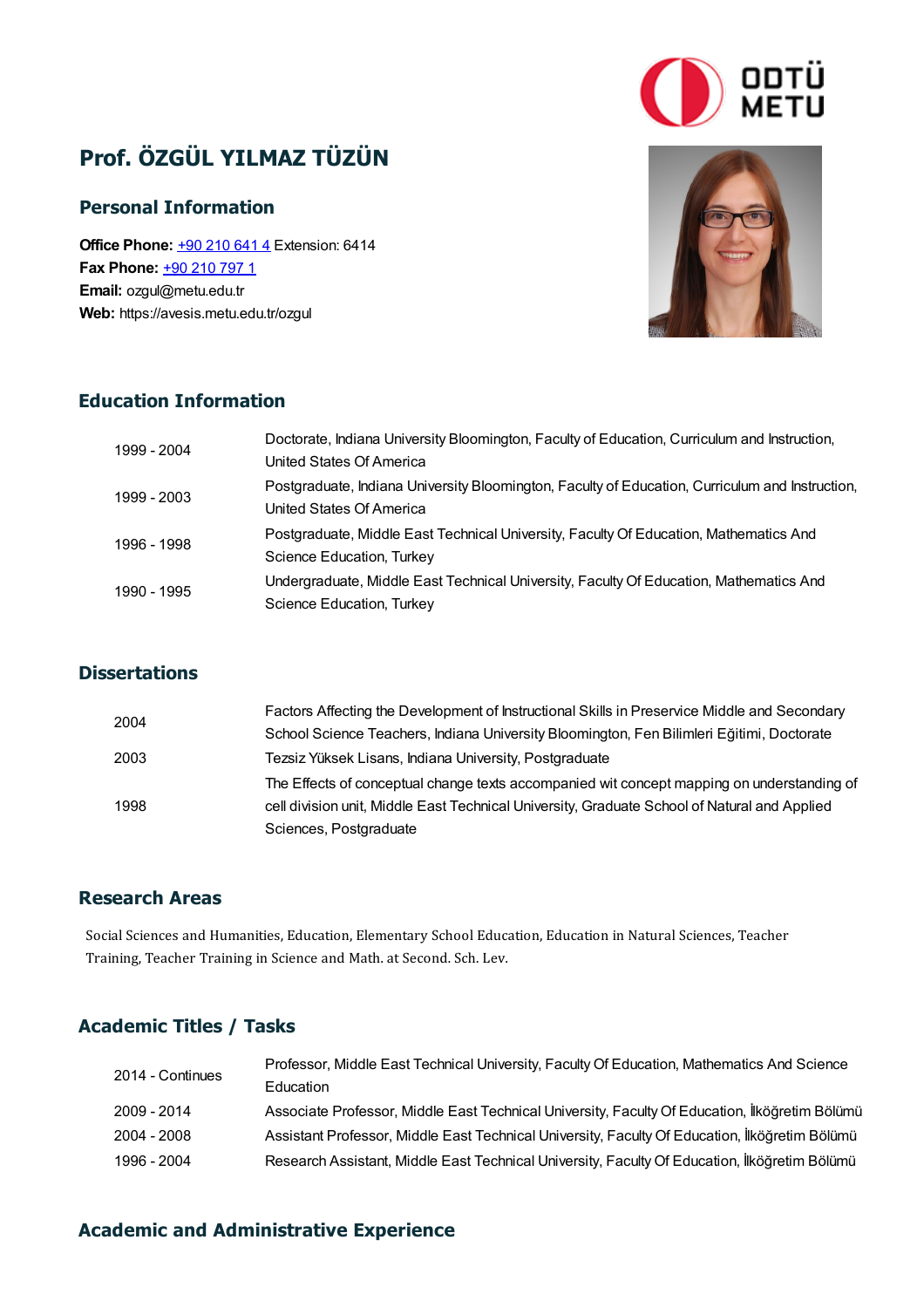| 2017 - 2021 | Dean, Middle East Technical University, Faculty of Education                                     |
|-------------|--------------------------------------------------------------------------------------------------|
| 2016 - 2017 | Deputy Head of Department, Middle East Technical University, Faculty of Education,               |
|             | Mathematics and Science Education                                                                |
| 2016 - 2016 | Head of Department, Middle East Technical University, Faculty of Education, Department of        |
|             | <b>Elementary Education</b>                                                                      |
| 2014 - 2016 | Deputy Head of Department, Middle East Technical University, Faculty of Education, Department    |
|             | of Elementary Education                                                                          |
| 2013 - 2016 | Erasmus Program Institutional Coordinator, Middle East Technical University, Faculty of          |
|             | Education, Department of Elementary Education                                                    |
| 2012 - 2013 | Vice Dean, Middle East Technical University, Faculty of Education                                |
| 2009 - 2011 | Deputy Head of Department, Middle East Technical University, Faculty of Education, Department    |
|             | of Elementary Education                                                                          |
| 2005 - 2011 | Coordinator of Faculty Training Program, Middle East Technical University, Faculty of Education, |
|             | Department of Elementary Education                                                               |
| 2009 - 2009 | Deputy Head of Department, Middle East Technical University, Faculty of Education, Department    |
|             | of Elementary Education                                                                          |

### Courses

| 2021 - 2022 | INTERDISCIPLINARY SCIENCE TEACHING, Undergraduate           |
|-------------|-------------------------------------------------------------|
| 2018 - 2019 | <b>INDEPENDENT STUDY IN SCIENCE EDUCATION, Postgraduate</b> |
| 2018 - 2019 | LABORATORY APPLICATIONS IN SCIENCE I, Undergraduate         |
| 2017 - 2018 | ADVANCED EDUCATIONAL RESEARCH, Doctorate                    |
| 2017 - 2018 | INSTRUCTIONAL PRINCIPLES AND METHODS, Undergraduate         |
| 2018 - 2019 | SCIENCE, TECHNOLOGY, AND SOCIETY, Undergraduate             |
|             |                                                             |

### Advising Theses

| 2019 | YILMAZ TÜZÜN Ö., Postgraduate, G.Özka(Student), Investigating science teachers' classroom          |
|------|----------------------------------------------------------------------------------------------------|
|      | discourse and students' reasoning quality through argument-based inquiry approach.                 |
| 2018 | YILMAZ TÜZÜN Ö., Doctorate, M.IRMAK(Student), Developing effective socioscientific issues          |
|      | teaching practices through educational design research                                             |
|      | YILMAZ TÜZÜN Ö., Doctorate, B.ÇAKIR(Student), Exploring preservice science teachers'               |
| 2017 | energy conservation behavior through motivation, psychological needs and attitude: further         |
|      | supported with their awareness                                                                     |
| 2017 | YILMAZ TÜZÜN Ö., Doctorate, Y.SOYSAL(Student), Exploration of the relations between the            |
|      | teacher's discursive roles and the students' cognitive contributions to the classroom discourse /  |
|      | YILMAZ TÜZÜN Ö., Doctorate, N.ÖZTÜRK(Student), Preservice science teachers' SSI teaching           |
| 2016 | self-efficacy beliefs and their relations to knowledge, risk and benefit perceptions, and personal |
|      | epistemological beliefs                                                                            |
|      | YILMAZ TÜZÜN Ö., Doctorate, B.TUNCAY(Student), Environmental moral reasoning patterns of           |
| 2016 | pre-service science teachers and their relationships to epistemological beliefs and values         |
|      | YILMAZ TÜZÜN Ö., Postgraduate, S.Al(Student), Pre-service science teachers' perceptions of         |
| 2015 | socioscientific issues: global warming as a case                                                   |
|      | YILMAZ TÜZÜN Ö., Doctorate, N.CANSIZ(Student), Developing preservice science teachers'             |
| 2014 | socioscientific reasoning through socioscientific issues-focused course                            |
|      | YILMAZ TÜZÜN Ö., Postgraduate, A.Saylan(Student), Relationships among pre-service science          |
| 2014 | teachers' epistemological beliefs, knowledge level and trustworthiness on information sources:     |
|      | climate change, nuclear energy, and organ donation and transplantation                             |
|      |                                                                                                    |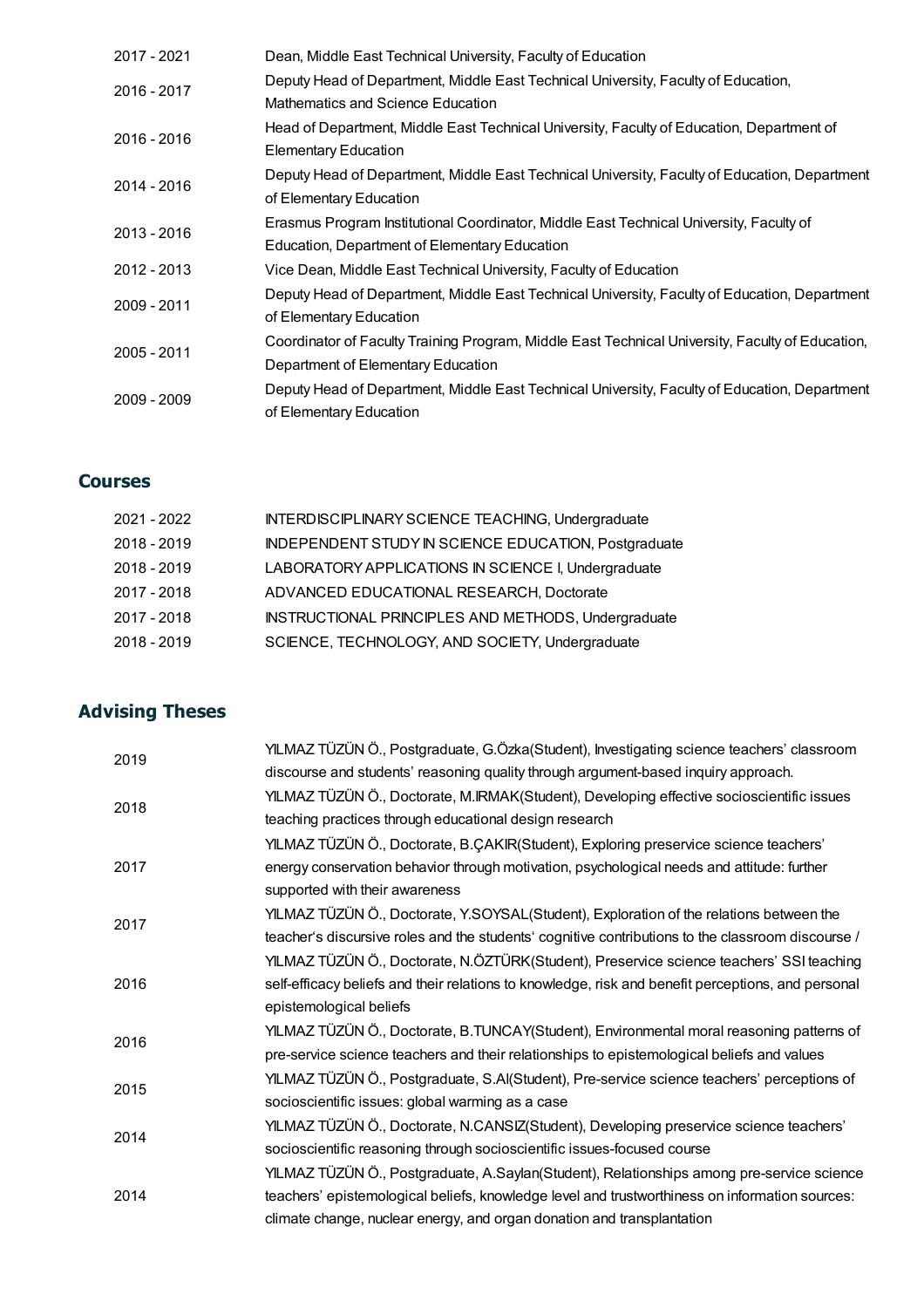|      | YILMAZ TÜZÜN Ö., Doctorate, D.KARIŞAN(Student), Exploration of preservice teachers'             |
|------|-------------------------------------------------------------------------------------------------|
| 2014 | reflective judgment and argumentation skills revealed in a socioscientific issues-based inquiry |
|      | laboratory course                                                                               |
|      | YILMAZ TÜZÜN Ö., Postgraduate, A.SAYLAN(Student), Relationships among pre-service               |
| 2014 | science teachers' epistemological beliefs, knowledge level and trustworthiness on information   |
|      | sources: Climate change, nuclear energy, and organ donation and transplantation                 |
|      | YILMAZ TÜZÜN Ö., Doctorate, N.MUTLU(Student), The design and development of an online           |
| 2012 | professional development material for science and technology teachers on assessment and         |
|      | evaluation                                                                                      |
|      | YILMAZ TÜZÜN Ö., Postgraduate, H.YANIŞ (Student), Investigating preservice science teachers'    |
| 2012 | understanding of role and distribution of ozone layer and ozone layer depletion through mental  |
|      | models and ontological beliefs /                                                                |
|      | YILMAZ TÜZÜN Ö., Postgraduate, N.Öztürk (Student), Investigating pre-service science teachers'  |
| 2011 | informal reasoning, epistemological beliefs and metacognitive awareness regarding               |
|      | socioscientific issues: a case for nuclear power plant construction                             |
|      | YILMAZ TÜZÜN Ö., Postgraduate, M.SAVAŞ(Student), Investigating pre-service science              |
| 2011 | teachers' perceived technological pedagogical content knowledge regarding genetics              |
|      | YILMAZ TÜZÜN Ö., Postgraduate, N.ÖZTÜRK(Student), Investigating pre-service science             |
| 2011 | teachers' informal reasoning, epistemological beliefs and metacognitive awareness regarding     |
|      | socioscientific issues: A case for nuclear power plant construction                             |
|      | YILMAZ TÜZÜN Ö., Postgraduate, B.ÇAKIR(Student), Pre-service science teachers'                  |
| 2011 | metacognition in a science laboratory course with metacognitively oriented learning environment |
| 2010 | YILMAZ TÜZÜN Ö., Postgraduate, E.ÖZGE(Student), The comparison of PISA and TIMSS for            |
|      | framework and achievement                                                                       |
|      | YILMAZ TÜZÜN Ö., Doctorate, E.HACIEMİNOĞLU(Student), Student and school characteristics         |
| 2010 | related to elementary students' nature of science views                                         |
|      | YILMAZ TÜZÜN Ö., TEKSÖZ G., Postgraduate, B.TUNCAY(Student), Moral reasoning of pre-            |
| 2010 | service science teachers toward local and non-local environmental problems                      |
|      | YILMAZ TÜZÜN Ö., TEKSÖZ G., Postgraduate, E.ADIBELLİ(Student), Investigating pre-service        |
| 2010 | science teachers' epistemological beliefs in the domain of environment through comparing with   |
|      | other domains                                                                                   |
| 2010 | YILMAZ TÜZÜN Ö., Doctorate, S.Özgelen(Student), Exploring the development of pre-service        |
|      | science teachers' views on nature of science in inquiry-based laboratory instruction            |
| 2009 | YILMAZ TÜZÜN Ö., Postgraduate, G.ÖZTÜRK(Student), Investigating pre-service teacher's           |
|      | environmental literacy through their epistemological beliefs                                    |
| 2008 | YILMAZ TÜZÜN Ö., Doctorate, M.SAMİ(Student), Preservice science teachers' informal              |
|      | reasoning regarding socioscientific issues and the factors influencing their informal reasoning |
| 2007 | YILMAZ TÜZÜN Ö., Postgraduate, M.AYDEMİR(Student), The investigation of teachers with           |
|      | respect to knowledge level on environmental concepts                                            |
| 2007 | YILMAZ TÜZÜN Ö., Postgraduate, M.Aydemir(Student), The Investigastion of teachers with          |
|      | respect to knowledge level on environmental concepts                                            |
|      | YILMAZ TÜZÜN Ö., Postgraduate, M.SÜNGER(Student), An analysis of efficacy beliefs,              |
| 2007 | epistemological beliefs and attitudes towards science in preservice elementary science teachers |
|      | and secondary science teachers                                                                  |

Articles Published in Journals That Entered SCI, SSCI and AHCI Indexes<br>I. Relationships Between Teacher Discursive Moves and Middle School Students' Cognitive<br>Contributions to Science Concents **Contributions Between Teacher Distributions to Science Concepts**<br>Contributions to Science Concepts<br>Seveal V, VII MAZ TÜZÜN Ö Relationships Between T<br>Contributions to Science<br>Soysal Y., YILMAZ TÜZÜN Ö.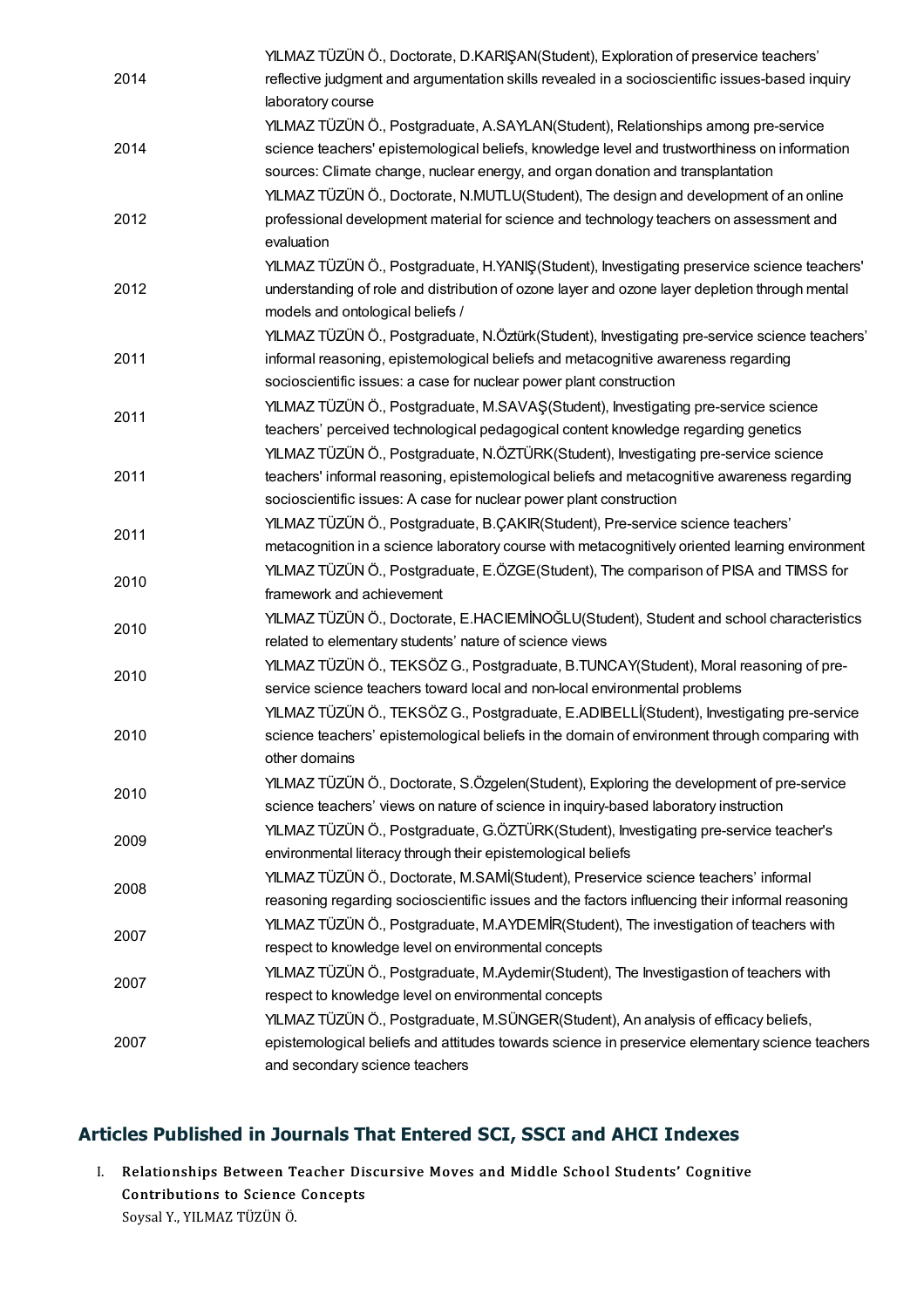Research in Science Education, vol.51, pp.325-367, 2021 (Journal Indexed in SSCI)<br>Investigating are convice esignes teachers' persoived technological pedas

- II. Investigating pre-service science teachers' perceived technological pedagogical content knowledge<br>(TPACK) regarding genetics Research in Science Education, v<br>Investigating pre-service scient<br>(TPACK) regarding genetics<br>IPMAK M. VII MAZ TÜZÜNÖ IRMAKM.,YILMAZTÜZÜNÖ. (TPACK) regarding genetics<br>IRMAK M., YILMAZ TÜZÜN Ö.<br>RESEARCH IN SCIENCE & TECHNOLOGICAL EDUCATION, vol.37, no.2, pp.127-146, 2019 (Journal Indexed in SSCI)<br>Preservise Science Teachers' Enistemelegisel Beliefs and Informal IRMAK M., YILMAZ TÜZÜN Ö.<br>RESEARCH IN SCIENCE & TECHNOLOGICAL EDUCATION, vol.37, no.2, pp.127-146, 2019 (Journal Inde<br>III. Preservice Science Teachers' Epistemological Beliefs and Informal Reasoning Regarding<br>Sociosciontif
- RESEARCH IN SCIENCE &<br>Preservice Science Te<br>Socioscientific Issues<br>Ozturk N. VII MAZ TÜZÜ Preservice Science Teach<br>Socioscientific Issues<br>Ozturk N., YILMAZ TÜZÜN Ö.<br>PESEARCH IN SCIENCE EDUC Socioscientific Issues<br>Ozturk N., YILMAZ TÜZÜN Ö.<br>RESEARCH IN SCIENCE EDUCATION, vol.47, no.6, pp.1275-1304, 2017 (Journal Indexed in SSCI)<br>Effects of Conder and Crade Lavel on Environmental Moral Beasoning Patterns.
- Ozturk N., YILMAZ TÜZÜN Ö.<br>RESEARCH IN SCIENCE EDUCATION, vol.47, no.6, pp.1275-1304, 2017 (Journal Indexed in<br>IV. Effects of Gender and Grade Level on Environmental Moral Reasoning Patterns<br>Tuncay Yuksel B., YILMAZ TÜZÜN RESEARCH IN SCIENCE EDUCATION, vol.47, no.6<br>Effects of Gender and Grade Level on Env:<br>Tuncay Yuksel B., YILMAZ TÜZÜN Ö., TEKSÖZ G.<br>HACETTERE UNIVERSITESI ECITIM FAKULTESI Effects of Gender and Grade Level on Environmental Moral Reasoning Patterns<br>Tuncay Yuksel B., YILMAZ TÜZÜN Ö., TEKSÖZ G.<br>HACETTEPE UNIVERSITESI EGITIM FAKULTESI DERGISI-HACETTEPE UNIVERSITY JOURNAL OF EDUCATION,<br>vol 30 no Tuncay Yuksel B., YILMAZ TÜZÜN Ö., TEKSÖZ G.<br>HACETTEPE UNIVERSITESI EGITIM FAKULTESI DERGISI-<br>vol.30, no.2, pp.137-150, 2015 (Journal Indexed in SSCI)<br>An evoluction of the environmental literacy of nne HACETTEPE UNIVERSITESI EGITIM FAKULTESI DERGISI-HACETTEPE UNIVERSITY JOURNAL OF EDUCATION,<br>vol.30, no.2, pp.137-150, 2015 (Journal Indexed in SSCI)<br>V. An evaluation of the environmental literacy of preservice teachers in T
- vol.30, no.2, pp.137-150, 2015 (Journal Indexed in SSCI<br>An evaluation of the environmental literacy of pr<br>TEKSÖZ G., Boone J. W. , YILMAZ TÜZÜN Ö., ÖZTEKİN C.<br>ENVIRONMENTAL EDUCATION BESEARCH vol.30, no.3 An evaluation of the environmental literacy of preservice teachers in Turkey through Ra<br>TEKSÖZ G., Boone J. W. , YILMAZ TÜZÜN Ö., ÖZTEKİN C.<br>ENVIRONMENTAL EDUCATION RESEARCH, vol.20, no.2, pp.202-227, 2014 (Journal Indexed TEKSÖZ G., Boone J. W. , YILMAZ TÜZÜN Ö., ÖZTEKİN C.<br>ENVIRONMENTAL EDUCATION RESEARCH, vol.20, no.2, pp.202-227, 2014 (Journal Indexed in SSCI)<br>VI. Exploring the Development of Preservice Science Teachers' Views on the Nat
- ENVIRONMENTAL EDUCATION RESEARCH, vol.20, no.2, pp.202-227, 2014 (Journal Indexed in SSCI)<br>Exploring the Development of Preservice Science Teachers' Views on the Nature of Scien<br>Inquiry-Based Laboratory Instruction<br>Ozgelen Exploring the Development of Preservi<br>Inquiry-Based Laboratory Instruction<br>Ozgelen S., Yilmaz-Tuzun O., HANUSCIN D. L.<br>RESEARCH IN SCIENCE EDUCATION vol 42 Inquiry-Based Laboratory Instruction<br>Ozgelen S., Yilmaz-Tuzun O., HANUSCIN D. L.<br>RESEARCH IN SCIENCE EDUCATION, vol.43, no.4, pp.1551-1570, 2013 (Journal Indexed in SSCI)<br>Preservise Ssiense Teachers' Beliefs shout Annlisst
- VII. Preservice Science Teachers' Beliefs about Application of Science Process Skills: A Case Study<br>YILMAZ TÜZÜN Ö., ÖZGELEN S. RESEARCH IN SCIENCE EDUCAT<br>Preservice Science Teachers<br>YILMAZ TÜZÜN Ö., ÖZGELEN S.<br>ECITIM VE PILIM EDUCATION Preservice Science Teachers' Beliefs about Application of Science Process Skills: A Case Stud<br>YILMAZ TÜZÜN Ö., ÖZGELEN S.<br>EGITIM VE BILIM-EDUCATION AND SCIENCE, vol.37, no.164, pp.126-136, 2012 (Journal Indexed in SSCI)<br>A
	-
- VIII. A review on pre-service teachers' views on nature of science<br>ÖZGELEN S., YILMAZ TÜZÜN Ö. EGITIM VE BILIM-EDUCATION A<br>**A review on pre-service tea**<br>ÖZGELEN S., YILMAZ TÜZÜN Ö.<br>ENERCY EDUCATION SCIENCE A review on pre-service teachers' views on nature of science<br>ÖZGELEN S., YILMAZ TÜZÜN Ö.<br>ENERGY EDUCATION SCIENCE AND TECHNOLOGY PART B-SOCIAL AND EDUCATIONAL STUDIES, vol.4, no.2,<br>np.603,616, 2012 (Jaurnal Indaved in SCD) ÖZGELEN S., YILMAZ TÜZÜN Ö.<br>ENERGY EDUCATION SCIENCE AND TECHN<br>pp.603-616, 2012 (Journal Indexed in SCI)<br>Preservise Ssiense Teashers Beliefs ak ENERGY EDUCATION SCIENCE AND TECHNOLOGY PART B-SOCIAL AND EDUCATIONAL STUDIES, vol.4, no<br>pp.603-616, 2012 (Journal Indexed in SCI)<br>IX. Preservice Science Teachers Beliefs about Application of ScienceProcess Skills A Case S
	- pp.603-616, 2012 (Journal Indexed in SCI)<br>Preservice Science Teachers Beliefs about<br>YILMAZ TÜZÜN Ö., ÖZGELEN S.<br>Eğitim ve Bilim, 2012 (Journal Indexed in SSCI) IX. Preservice Science Teachers Beliefs about Application of ScienceProcess Skills A Case Study
	- X. Moral reasoning patterns and influential factors in the context of environmental problems Tuncay B., YILMAZ TÜZÜN Ö., Teksoz G. T. Moral reasoning patterns and influential factors in the context of environmental problem<br>Tuncay B., YILMAZ TÜZÜN Ö., Teksoz G. T.<br>ENVIRONMENTAL EDUCATION RESEARCH, vol.18, no.4, pp.485-505, 2012 (Journal Indexed in SSCI)<br>P Tuncay B., YILMAZ TÜZÜN Ö., Teksoz G. T.<br>ENVIRONMENTAL EDUCATION RESEARCH, vol.18, no.4, pp.485-505, 2012 (Journal Indexed in SSCI)<br>XI. Preservice Science Teachers' Informal Reasoning about Socioscientific Issues: The

ENVIRON<br>Preserv<br>context<br>TOPCU M Preservice Science Teachers' Informal I<br>context<br>TOPÇU M. S. , Sadler T. D. , YILMAZ TÜZÜN Ö.<br>INTERNATIONAL JOURNAL OF SCIENCE EDU context<br>TOPÇU M. S. , Sadler T. D. , YILMAZ TÜZÜN Ö.<br>INTERNATIONAL JOURNAL OF SCIENCE EDUCATION, vol.32, no.18, pp.2475-2495, 2010 (Journal Indexed in SSCI)<br>Investigating elementary students learning annreashes metivationa

TOPÇU M. S. , Sadler T. D. , YILMAZ TÜZÜN Ö.<br>INTERNATIONAL JOURNAL OF SCIENCE EDUCATION, vol.32, no.18, pp.2475-2495, 2010 (Journal Indexed in<br>XII. Investigating elementary students learning approaches motivational goals a **INTERNA**<br>Investig<br>science<br>HACIEMI Investigating elementary students learning app<br>science<br>HACIEMİNOĞLU E., YILMAZ TÜZÜN Ö., ERTEPINAR H.<br>Hacettene University Journal of Education vol 37 nn i science<br>HACIEMİNOĞLU E., YILMAZ TÜZÜN Ö., ERTEPINAR H.<br>Hacettepe University Journal of Education, vol.37, pp.72-83, 2009 (Journal Indexed in SSCI)<br>AN INVESTIC ATION ON THE ELEMENTARY TEACHERS' KNOWLEDCE ABOUT AIR I

## HACIEMINOĞLU E., YILMAZ TÜZÜN Ö., ERTEPINAR H.<br>Hacettepe University Journal of Education, vol.37, pp.72-83, 2009 (Journal Indexed in SSCI)<br>XIII. – AN INVESTIGATION ON THE ELEMENTARY TEACHERS' KNOWLEDGE ABOUT AIR POLLUTION Hacettepe University Journal of Education,<br>AN INVESTIGATION ON THE ELEMEN'<br>YILMAZ TÜZÜN Ö., TEKSÖZ G., Aydemir M.<br>HACETTEDE UNIVERSITESI ECITIM EAKUL AN INVESTIGATION ON THE ELEMENTARY TEACHERS' KNOWLEDGE ABOUT AIR POLLUTION ISSI<br>YILMAZ TÜZÜN Ö., TEKSÖZ G., Aydemir M.<br>HACETTEPE UNIVERSITESI EGITIM FAKULTESI DERGISI-HACETTEPE UNIVERSITY JOURNAL OF EDUCATION,<br>PR.<sup>25, PP.</sub></sup> YILMAZ TÜZÜN Ö., TEKSÖZ G., Aydemir M.<br>HACETTEPE UNIVERSITESI EGITIM FAKULTESI DERGISI-HACETTEPE UNIVERSITY JOURNAL OF EDUCATION,<br>no.35, pp.374-385, 2008 (Journal Indexed in SSCI)

HACETTEPE UNIVERSITESI EGITIM FAKULTESI DERGISI-HACETTEPE UNIVERSITY JOURNAL OF EDUCATION,<br>no.35, pp.374-385, 2008 (Journal Indexed in SSCI)<br>XIV. Relationships among preservice science teachers' epistemological beliefs, ep no.35, pp.374-385, 2008 (Journal I<br>Relationships among preservic<br>views, and self-efficacy beliefs<br><sup>Vilmog</sup> Tuzun O. Tongu M. S

views, and self-efficacy beliefs<br>Yilmaz-Tuzun O., Topcu M. S.

INTERNATIONAL JOURNAL OF SCIENCE EDUCATION, vol.30, no.1, pp.65-85, 2008 (Journal Indexed in SSCI)

XV. Demographic andmethodological problems in recent environmental attitude studies: Comment on Yilmaz, Boone, and Andersen (2004) and other studies - Reply to Taskin's commentary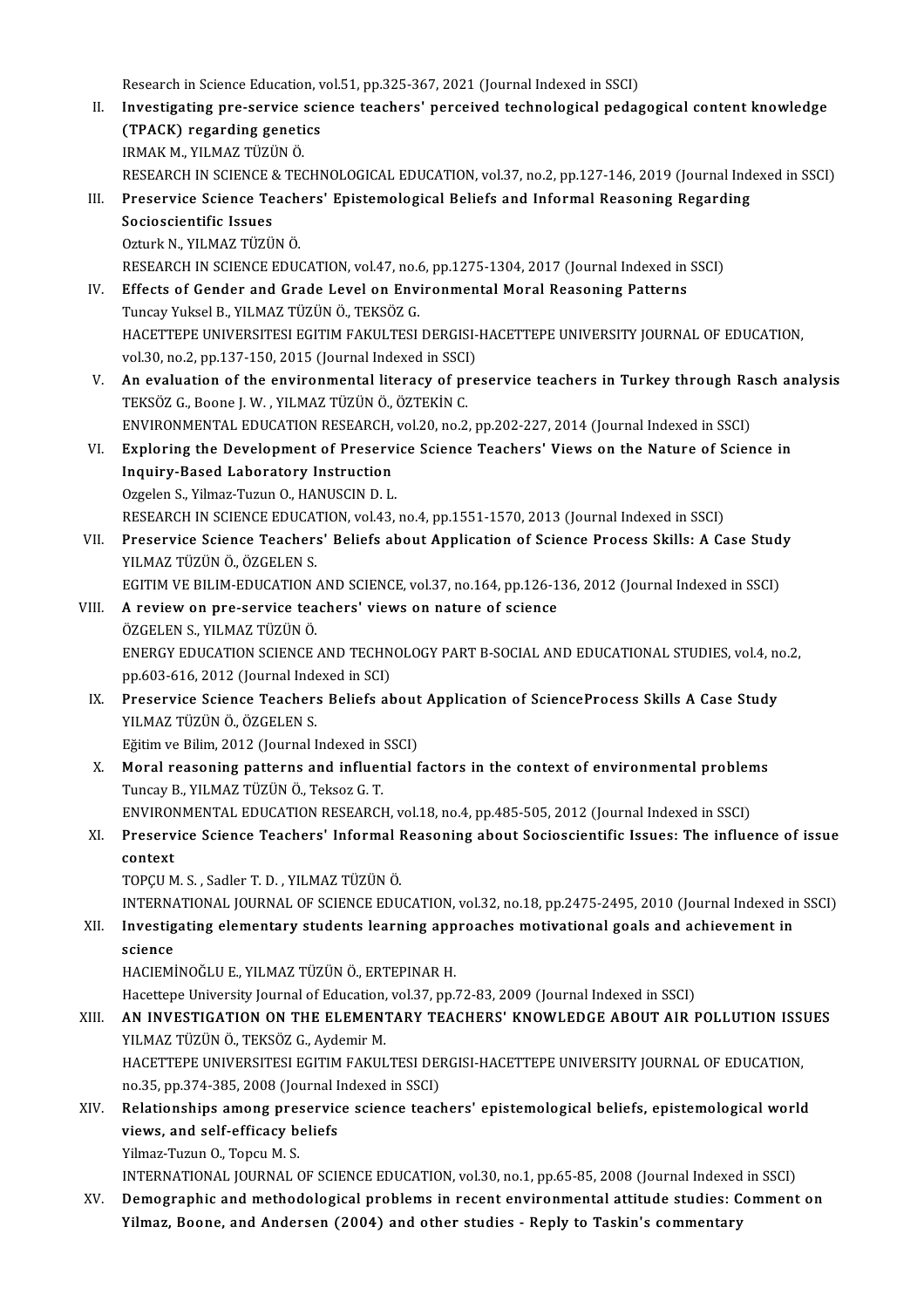Yilmaz-TuzunO.,BooneW. J.

Yilmaz-Tuzun O., Boone W. J.<br>INTERNATIONAL JOURNAL OF SCIENCE EDUCATION, vol.28, no.12, pp.1493-1494, 2006 (Journal Indexed in SSCI)<br>A study of science teaching self efficesy and eutseme eynestangy beliefs of teachers in I

- Yilmaz-Tuzun O., Boone W. J.<br>INTERNATIONAL JOURNAL OF SCIENCE EDUCATION, vol.28, no.12, pp.1493-1494, 2006 (Journal Indexed<br>XVI. A study of science teaching self-efficacy and outcome expectancy beliefs of teachers in India INTERNATIONAL JOURNAL OF SCIENCE EDUCATION<br>A study of science teaching self-efficacy and<br>Shireen Desouza J., Boone J W., YILMAZ TÜZÜN Ö.<br>SCIENCE EDUCATION vol 99 ns 6 nn 927 954 20 XVI. A study of science teaching self-efficacy and outcome expectancy beliefs of teachers in India<br>Shireen Desouza J., Boone J W., YILMAZ TÜZÜN Ö.<br>SCIENCE EDUCATION, vol.88, no.6, pp.837-854, 2004 (Journal Indexed in SSCI)
- XVII. Views of elementary and middle school Turkish students toward environmental issues Yılmaz Ö., Anderson H. O., Boone W. J. INTERNATIONAL JOURNAL OF SCIENCE EDUCATION, vol.26, pp.1527-1546, 2004 (Journal Indexed in SSCI)

### Articles Published in Other Journals

- **ticles Published in Other Journals**<br>I. Öğretmen Adaylarının STEM (FTMM) Konularının Öğretimine Yönelik İnanç ve Görüşlerinin<br>İncelenmesi **ies Fubils**<br>Öğretmen Ad<br>Öztürk M. Yılm Öğretmen Adaylarının STEM (FTMM) k<br>İncelenmesi<br>Öztürk N., Yılmaz Tüzün Ö., Çakır Yıldırım B.<br>Trakıra Fğitim Dargisi val 9, no.4, np.649,66 **İncelenmesi**<br>Öztürk N., Yılmaz Tüzün Ö., Çakır Yıldırım B.<br>Trakya Eğitim Dergisi, vol.9, no.4, pp.649-665, 2019 (National Refreed University Journal)<br>Pre servise teashers' reflective judgment ekille in the sentevt of sesi Öztürk N., Yılmaz Tüzün Ö., Çakır Yıldırım B.<br>Trakya Eğitim Dergisi, vol.9, no.4, pp.649-665, 2019 (National Refreed University Journal)<br>II. Pre-service teachers' reflective judgment skills in the context of socio-scientif Trakya Eğitim Dergis<br><mark>Pre-service teache</mark><br>laboratory course<br>KOPUCU D. K., VU M Pre-service teachers' reflective judgment<br>laboratory course<br>KORUCU D.K., YILMAZ TÜZÜN Ö., Zeidler D. L.<br>TURKISH JOURNAL OF EDUCATION vel 7, ne 3 laboratory course<br>KORUCU D. K. , YILMAZ TÜZÜN Ö., Zeidler D. L.<br>TURKISH JOURNAL OF EDUCATION, vol.7, no.2, pp.99-116, 2018 (Journal Indexed in ESCI)<br>Quality of presenvise teachers ensumentation in sesiessientifie issues se KORUCU D. K., YILMAZ TÜZÜN Ö., Zeidler D. L.<br>TURKISH JOURNAL OF EDUCATION, vol.7, no.2, pp.99-116, 2018 (Journal Indexed in ESC<br>III. Quality of preservice teachers argumentation in socioscientific issues context<br>KARISAN KO TURKISH JOURNAL OF EDUCATION, vol.7, no.2, pp.99-<br>Quality of preservice teachers argumentation in<br>KARIŞAN KORUCU D., YILMAZ TÜZÜN Ö., Zeidler D. L.<br>Journal of Human Sciences vol.14, np.3504, 2017. (Po III. Quality of preservice teachers argumentation in socioscientific issues context<br>KARIŞAN KORUCU D., YILMAZ TÜZÜN Ö., Zeidler D. L.<br>Journal of Human Sciences, vol.14, pp.3504, 2017 (Refereed Journals of Other Institution KARIŞAN KORUCU D., YILMAZ TÜZÜN Ö., Zeidler D. L.<br>Journal of Human Sciences, vol.14, pp.3504, 2017 (Refereed Journals of Other Institutions)<br>IV. Adaptation of Character and Values as Global Citizens AssesmentQuestionna **Journal of Human Scienc<br>Adaptation of Charac<br>and Reliability Study<br>KARISAN KORUCU D-VI** Adaptation of Character and Values<br>and Reliability Study<br>KARIŞAN KORUCU D., YILMAZ TÜZÜN Ö.<br>Pamukkala Făitim Fakültasi Daraisi val 4 <mark>and Reliability Study</mark><br>KARIŞAN KORUCU D., YILMAZ TÜZÜN Ö.<br>Pamukkale Eğitim Fakültesi Dergisi, vol.42, pp.74-85, 2017 (Other Refereed National Journals)<br>Dünya Vatandaslığı İsin Karaktar ve Değerler Ölseğinin Türkse've Uvar KARIŞAN KORUCU D., YILMAZ TÜZÜN Ö.<br>Pamukkale Eğitim Fakültesi Dergisi, vol.42, pp.74-85, 2017 (Other Refereed National Journ<br>V. Dünya Vatandaşlığı İçin Karakter ve Değerler Ölçeğinin Türkçe'ye Uyarlanması<br>KARIŞAN D., Y Pamukkale Eğitim Fakültesi Der<br><mark>Dünya Vatandaşlığı İçin Kar</mark><br>KARIŞAN D., YILMAZ TÜZÜN Ö.<br>Pamukkala Üniversitesi Fğitim E Dünya Vatandaşlığı İçin Karakter ve Değerler Ölçeğinin Türkçe'ye Uyarlanması<br>KARIŞAN D., YILMAZ TÜZÜN Ö.<br>Pamukkale Üniversitesi Eğitim Fakültesi Dergisi, vol.42, no.2, pp.74-85, 2017 (Other Refereed National Journals)<br>Stud KARIŞAN D., YILMAZ TÜZÜN Ö.<br>Pamukkale Üniversitesi Eğitim Fakültesi Dergisi, vol.42, no.2, pp.74-85, 2017 (Other Refereed National Journals<br>VI. Students and school characteristics related to elementary school students' vie Pamukka<br><mark>Student</mark><br>science<br>HACIEMI Students and school characteristics related to elemen<br>science<br>HACIEMİNOĞLU E., Ertepinar H., YILMAZ TÜZÜN Ö., ÇAKIR H.<br>EDUCATION 3.13. val.43. ne.6. np.609.710.2015 (Jaurnal Ind science<br>HACIEMİNOĞLU E., Ertepinar H., YILMAZ TÜZÜN Ö., ÇAKIR H.<br>EDUCATION 3-13, vol.43, no.6, pp.698-719, 2015 (Journal Indexed in ESCI)<br>Povelarment and volidation of nature of sajange instrument for al HACIEMİNOĞLU E., Ertepinar H., YILMAZ TÜZÜN Ö., ÇAKIR H.<br>EDUCATION 3-13, vol.43, no.6, pp.698-719, 2015 (Journal Indexed in ESCI)<br>VII. Development and validation of nature of science instrument for elementary school st EDUCATION 3-13, vol.43, no.6, pp.698-719, 2015 (Jou<br>Development and validation of nature of science<br>HACIEMINOĞLU E., YILMAZ TÜZÜN Ö., ERTEPINAR H.<br>EDUCATION 3-13, vol.43, pp.359-393-3014 (Referees Development and validation of nature of science instrument for elementary<br>HACIEMİNOĞLU E., YILMAZ TÜZÜN Ö., ERTEPINAR H.<br>EDUCATION 3-13, vol.42, pp.258-283, 2014 (Refereed Journals of Other Institutions)<br>Preservise Element HACIEMİNOĞLU E., YILMAZ TÜZÜN Ö., ERTEPINAR H.<br>EDUCATION 3-13, vol.42, pp.258-283, 2014 (Refereed Journals of Other Institutions)<br>VIII. Preservice Elementary Science Teachers Connections among Aspects of NOS Toward a Consi EDUCATION 3-13, vol.42, pp.<br>Preservice Elementary Sc<br>Overarching Framework Preservice Elementary Science Teachers (<br>Overarching Framework<br>ÖZGELEN S., Hanuscin D. L. , YILMAZ TÜZÜN Ö.<br>JOUPNAL OF SCIENCE TEACHER EDUCATION Overarching Framework<br>ÖZGELEN S., Hanuscin D. L. , YILMAZ TÜZÜN Ö.<br>JOURNAL OF SCIENCE TEACHER EDUCATION, vol.24, pp.907-927, 2013 (Refereed Journals of Other Institutions)<br>Ean derskringe sesuebilimeel kanuların islanisine ÖZGELEN S., Hanuscin D. L. , YILMAZ TÜZÜN Ö.<br>IOURNAL OF SCIENCE TEACHER EDUCATION, vol.24, pp.907-927, 2013 (Refereed Journals of Other Institutionally pak<br>IX. Fen derslerinde sosyobilimsel konuların işlenişine yönelik JOURNAL OF SCIEN<br>Fen derslerinde<br>YILMAZ TÜZÜN Ö.<br>Cito Făitimı Kuram Fen derslerinde sosyobilimsel konuların işlenişine yönelik kurams<br>YILMAZ TÜZÜN Ö.<br>Cito Eğitim: Kuram ve Uygulama, 2013 (Other Refereed National Journals)<br>Eynloration of Preservice Science Teachers Enistemalogical Belief YILMAZ TÜZÜN Ö.<br>Cito Eğitim: Kuram ve Uygulama, 2013 (Other Refereed National Journals)<br>X. Exploration of Preservice Science Teachers Epistemological Beliefs World Views and Self Efficacy<br>Considering Conder and Achievement Cito Eğitim: Kuram ve Uygulama, 2013 (Oth<br>Exploration of Preservice Science Tea<br>Considering Gender and Achievement<br>VU MAZ TÜZÜN Ö, TOPCU M.S Exploration of Preservice S<br>Considering Gender and Acl<br>YILMAZ TÜZÜN Ö., TOPÇU M. S.<br>Evploration of Preservice Scien Considering Gender and Achievement<br>YILMAZ TÜZÜN Ö., TOPÇU M. S.<br>Exploration of Preservice Science Teachers\'xxEpistemological Beliefs, World Views, and Self-Efficacy Considering YILMAZ TÜZÜN Ö., TOPÇU M. S.<br>Exploration of Preservice Science Teachers\'xxEpistemological Belie<br>Gender and Achievement, 2013 (Other Refereed National Journals)<br>Evploring Environmental Literacy through Demographia Vou Exploration of Preservice Science Teachers\'xxEpistemological Beliefs, Worl<br>Gender and Achievement, 2013 (Other Refereed National Journals)<br>XI. Exploring Environmental Literacy through Demographic Variables<br>ÖZTÜPK C. VU MA Gender and Achievement, 2013 (Other Refereed National Journals)<br>XI. Exploring Environmental Literacy through Demographic Variables<br>ÖZTÜRK G., YILMAZ TÜZÜN Ö., TEKSÖZ G.
	-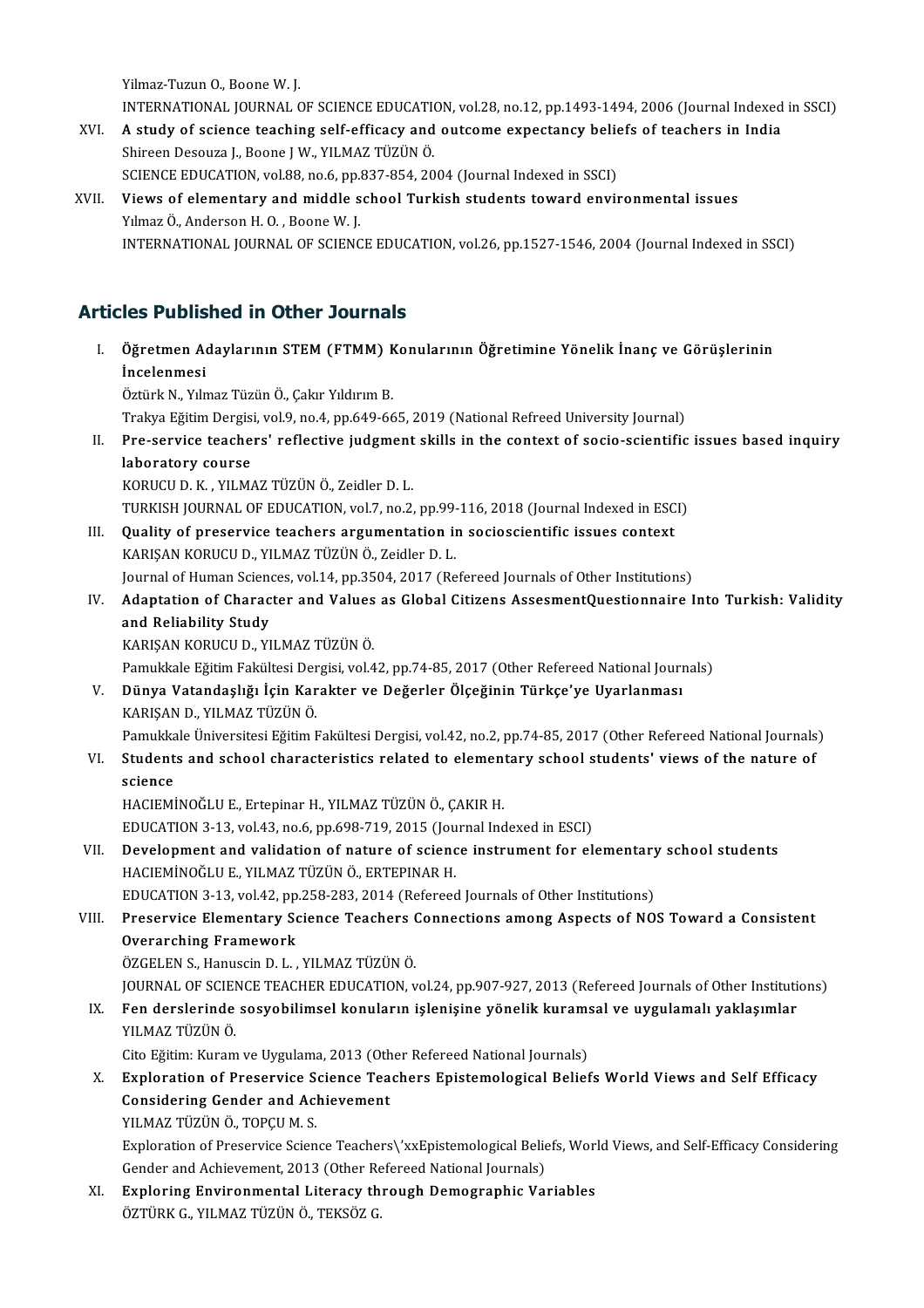Elementary Education Online, vol.12, no.4, pp.926-937, 2013 (Other Refereed National Journals)<br>PRE SERVICE SCIENCE TEACHERS RERCERTIONS AND PRACTICES RELATED TO HISTO

Elementary Education Online, vol.12, no.4, pp.926-937, 2013 (Other Refereed National Journals)<br>XII. PRE-SERVICE SCIENCE TEACHERS PERCEPTIONS AND PRACTICES RELATED TO HISTORYOF SCIENCE Elementary Educa<br>PRE-SERVICE S<br>INSTRUCTIONS<br>HACEMINOČLIJ PRE-SERVICE SCIENCE TEACHERS PERCEPTION<br>INSTRUCTIONS<br>HACIEMINOĞLU E., ERTEPINAR H., YILMAZ TÜZÜN Ö.<br>International Jaumal on New Tranda in Education on:

INSTRUCTIONS<br>HACIEMİNOĞLU E., ERTEPINAR H., YILMAZ TÜZÜN Ö.<br>International Journal on New Trends in Education and Their Implications, vol.3, 2012 (Refereed Journals of Other<br>Institutions) HACIEMÍNOČ<br>International<br>Institutions)<br>Turkich Pro International Journal on New Trends in Education and Their Implications, vol.3, 2012 (Refereed Journals of Oth<br>Institutions)<br>XIII. Turkish Preservice Science Teachers Informal Reasoning Regarding Socioscientific Issues and

Institutions)<br>Turkish Preservice Science Teachers Informal<br>Factors Influencing Their Informal Reasoning<br>TOPCU M.S., XU MAZ TÜZÜNÖ, Sadler T.D. Turkish Preservice Science Teachers In<br>Factors Influencing Their Informal Rea<br>TOPÇU M.S., YILMAZ TÜZÜN Ö., Sadler T.D.<br>JOUPNAL OF SCIENCE TEACHER EDUCATION Factors Influencing Their Informal Reasoning<br>TOPÇU M. S. , YILMAZ TÜZÜN Ö., Sadler T. D.<br>JOURNAL OF SCIENCE TEACHER EDUCATION, vol.22, pp.313-332, 2011 (Refereed Journals of Other Institutions)<br>The Belationship between Env

TOPÇU M. S. , YILMAZ TÜZÜN Ö., Sadler T. D.<br>JOURNAL OF SCIENCE TEACHER EDUCATION, vol.22, pp.313-332, 2011 (Refereed Journals of Other Institution<br>XIV. The Relationship between Environmental Moral Reasoning and Environ **JOURNAL OF SCIENCE TEACH<br>The Relationship between<br>Service Science Teachers<br>TUNGAY VÜVSEL B. VU MAZ** The Relationship between Environmental Mc<br>Service Science Teachers<br>TUNCAY YÜKSEL B., YILMAZ TÜZÜN Ö., TEKSÖZ G.<br>International Electronis Journal of Environmental

Service Science Teachers<br>TUNCAY YÜKSEL B., YILMAZ TÜZÜN Ö., TEKSÖZ G.<br>International Electronic Journal of Environmental Education, vol.1, pp.167-178, 2011 (Refereed Journals of Other TUNCAY YÜK<br>International<br>Institutions)<br>PH IMSEL P International Electronic Journal of Environmental Education, vol.1, pp.167-178, 2011 (Refereed Journal Institutions)<br>XV. BILIMSEL BILGININ TEORIYE BAĞLI ÖZNEL YAPISI: "EVRIM TEORILERI" ETKINLIĞI VE<br>SONUCLARI/THE STRUCTURE

- Institutions)<br>BILIMSEL BILGININ TEORIYE BAĞLI ÖZNEL YAPISI: "EVRIM TEORILERI" ETKINLIĞI VE<br>SONUÇLARI/THE STRUCTURE OF SUBJECTIVITY WITH THEORY-LADEN OF SCIENTIFIC KNOWLEDGE:<br>THE "EVOLUTION THEORIES" ACTIVITY AND ITS RESULT BILIMSEL BILGININ TEORIYE BAĞLI ÖZNEL YAPISI: "EVRIM TEORILERI" ETKINLIĞI VE SONUÇLARI/THE STRUCTURE OF SUBJECTIVITY WITH THEORY-LADEN OF SCIENTIFIC I<br>THE "EVOLUTION THEORIES" ACTIVITY AND ITS RESULTS<br>ÖZGELEN S.. YILMAZ TÜ SONUÇLARI/THE STRUCTUR<br>THE "EVOLUTION THEORIES<br>ÖZGELEN S., YILMAZ TÜZÜN Ö.<br>MISTAFA KEMAL ÜNİVERSİTES THE "EVOLUTION THEORIES" ACTIVITY AND ITS RESULTS<br>ÖZGELEN S., YILMAZ TÜZÜN Ö.<br>MUSTAFA KEMAL ÜNIVERSITESI SOSYAL BILIMLER ENSTİTÜSÜ DERGİSİ, vol.8, pp.535-550, 2011 (Other Refereed<br>National Jaurrak) ÖZGELEN S., YILMA<br>MUSTAFA KEMAL<br>National Journals)<br>Investigating the MUSTAFA KEMAL ÜNIVERSITESI SOSYAL BILIMLER ENSTITÜSÜ DERGISI, vol.8, pp.535-550, 2011 (Othe<br>National Journals)<br>XVI. Investigating the Relationships Among Elementary School Students Epistemological Beliefs<br>Metacomitian and
- National Journals)<br>Investigating the Relationships Among Elementary School Studer<br>Metacognition and Constructivist Science Learning Environment<br>Yilmaz Tüzün Ö. Tongu M.S **Investigating the Relation<br>Metacognition and Consti<br>Yılmaz Tüzün Ö., Topçu M. S.<br>JOUPMAL OF SCIENCE TEACI** Metacognition and Constructivist Science Learning Environment<br>Yılmaz Tüzün Ö., Topçu M. S.<br>JOURNAL OF SCIENCE TEACHER EDUCATION, vol.21, pp.255-273, 2010 (Refereed Journals of Other Institutions)<br>Flamentary Students' Metac Yılmaz Tüzün Ö., Topçu M. S.<br>JOURNAL OF SCIENCE TEACHER EDUCATION, vol.21, pp.255-273, 2010 (Refereed Journals of Other Institutions)<br>XVII. Elementary Students' Metacognition and Epistemological Beliefs Considering Science

JOURNAL OF SCIENCE TEACHER EDUC.<br>Elementary Students' Metacognitic<br>Gender and Socioeconomic Status<br>Tengu M.S., Vilmag Tügün Ö Elementary Students' Metacognition and Epistemological Beliefs Considering Science Achievement,<br>Gender and Socioeconomic Status<br>Topçu M. S. , Yılmaz Tüzün Ö. Gender and Socioeconomic Status<br>Topçu M. S. , Yılmaz Tüzün Ö.<br>e-İlköğretim Online (elektronik), vol.8, no.3, pp.676-693, 2009 (Other Refereed National Journals)<br>Preservise elementary teashers beliefs about ssiense teashing

XVIII. Preservice elementary teachers beliefs about science teaching<br>YILMAZ TÜZÜN Ö. e-İlköğretim Online<br><mark>Preservice eleme</mark><br>YILMAZ TÜZÜN Ö.<br>Journal of Science Preservice elementary teachers beliefs about science teaching<br>YILMAZ TÜZÜN Ö.<br>Journal of Science Teacher Education, vol.19, pp.183-204, 2008 (Refereed Journals of Other Institutions)<br>Middle and High School Students with Le

- XIX. Middle and High School Students with Learning Disabilities: Practical Academic Interventions for Journal of Science Teacher Education, vol.19, pp.183-204, 2008 (<br>Middle and High School Students with Learning Disabiliti<br>General Education Teachers - A Review of the Literature<br>Anderson S. Vilmas Türün Ö. Washuun Massa L Anderson S., Yılmaz Tüzün Ö., Wasburn-Moses L. American Secondary Education, vol.32, no.2, pp.19-38, 2004 (International Refereed University Journal) Anderson S., Yılmaz Tüzün Ö., Wasburn-Moses L.<br>American Secondary Education, vol.32, no.2, pp.19-38, 2004 (International Refereed University Journal)<br>XX. BIVOLOJI ÖGRETMEN ADAVLARININGENEL BIVOLOJI KONULARıNDAKI KAVRAM
- ÖZTEKİN C., ÇAPA AYDIN Y., YILMAZ TÜZÜN Ö.<br>Hacettepe Üniversitesi Eğitim Fakültesi Dergisi, 2000 (Other Refereed National Journals) BIVOLOJI ÖGRETMEN ADAVLARININGENEL BIVOLOJI KONULARıNDAKI KAVRAI<br>ÖZTEKİN C., ÇAPA AYDIN Y., YILMAZ TÜZÜN Ö.<br>Hacettepe Üniversitesi Eğitim Fakültesi Dergisi, 2000 (Other Refereed National Journals)

Refereed Congress / Symposium Publications in Proceedings<br>
I. Empirical Studies on the Environmental Problems in the Context of Socioscientific Issues: A<br>
Systematic Poview I. Empirical Studies on the Environmental Problems in the Context of Socioscientific Issues: A Systematic Review

Uygun C.B., Yilmaz Tüzün Ö.

European Conference on Educational Research (ECER), 6 - 10 September 2021

Uygun C. B. , Yilmaz Tüzün Ö.<br>European Conference on Educational Research (ECER), 6 - 10 September 2021<br>II. Eight Grade Students' Nature of Science Understanding and Their Informal Reasoning on<br>Seciencientific Issues European Conference or<br>Eight Grade Students'<br>Socioscientific Issues<br>Irmak N. E. N. - Vilmas Tü Eight Grade Students' Nature of Scienc<br>Socioscientific Issues<br>Irmak N. F. N. , Yılmaz Tüzün Ö., Çakıroğlu J.<br>European Edusational Bessarsh Assosiation Socioscientific Issues<br>Irmak N. F. N. , Yılmaz Tüzün Ö., Çakıroğlu J.<br>European Educational Research Association (ECER), Geneve, Switzerland, 2 - 06 September 2021, pp.1-3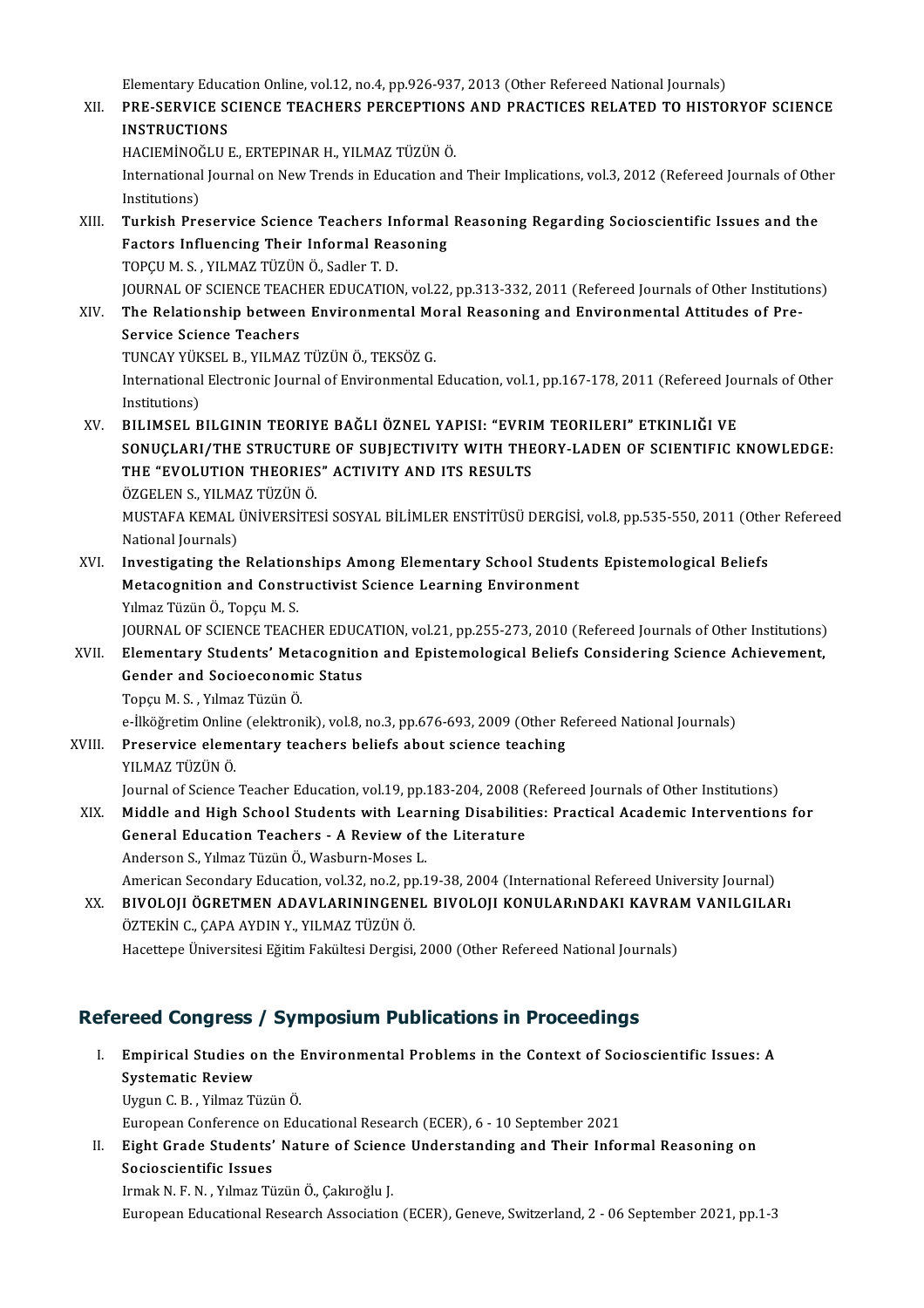| III.  | Sekizinci Sınıf Öğrencilerinin Üç Farklı Sosyobilimsel Konu Hakkındaki İnformal Muhakemelerinin                                                                                                                         |
|-------|-------------------------------------------------------------------------------------------------------------------------------------------------------------------------------------------------------------------------|
|       | <i>incelenmesi</i>                                                                                                                                                                                                      |
|       | Irmak N. F. N., Yılmaz Tüzün Ö., Çakıroğlu J.                                                                                                                                                                           |
|       | 14. Ulusal Fen Bilimleri ve Matematik Eğitimi Kongresi, Burdur, Turkey, 19 - 21 May 2021, pp.185                                                                                                                        |
| IV.   | Middle School Students' Informal Reasoning and Argument Quality for Different SSI                                                                                                                                       |
|       | Uygun C. B., Yilmaz Tüzün Ö.                                                                                                                                                                                            |
| V.    | National Association for Research in Science Teaching (NARST) Annual International Conference, 7 - 10 April 2021<br>Pre-service Science Teachers' Sociosceintific Issues Teaching Practices: The Influence of Knowledge |
|       | on the Selected Issue                                                                                                                                                                                                   |
|       | IRMAK M., YILMAZ TÜZÜN Ö., YÜRÜK N.                                                                                                                                                                                     |
|       | European Conference on Educational Research, Hamburg, Germany, 2 - 06 September 2019                                                                                                                                    |
| VI.   | Öğretmenlerin Sosyobilimsel Konulardaki Kavram Karikatürleri İle Argümantasyon Temelli                                                                                                                                  |
|       | Yürüttükleri Diyalojik Tartışmaların Değerlendirilmesi                                                                                                                                                                  |
|       | Atasoy Ş., Tekbıyık A., Atasoy E., Çalık M., Yılmaz Tüzün Ö., Camcı Erdoğan S.                                                                                                                                          |
|       | II. Uluslararası Öğretmen Eğitimi ve Akreditasyon Kongresi, Rize, Turkey, 27 - 29 October 2018                                                                                                                          |
| VII.  | Öğretmenlerin Sosyobilimsel Konulardaki Kavram Karikatürleri ile Argümantasyon Temelli                                                                                                                                  |
|       | Yürüttükleri Diyalojik Tartışmaların Değerlendirilmesi                                                                                                                                                                  |
|       | ATASOY Ş., TEKBIYIK A., ATASOY E., ÇALIK M., YILMAZ TÜZÜN Ö., CAMCI ERDOĞAN S.                                                                                                                                          |
|       | II. Uluslararası Öğretmen Eğitimi ve Akreditasyon Kongresi, Rize, Turkey, 27 - 29 October 2018, pp.126                                                                                                                  |
| VIII. | Pre-service science teachers' overarching conceptions of technology integration and their                                                                                                                               |
|       | technology integration plans into socioscientific issues teaching<br>IRMAK M., YILMAZ TÜZÜN Ö., YÜRÜK N.                                                                                                                |
|       | 27th International Conference on Educational Sciences, 18 - 22 April 2018                                                                                                                                               |
| IX.   | Who Decide What To Buy in Toystores?                                                                                                                                                                                    |
|       | COŞKUN TUNCAY T., ALAN H. A., YILMAZ TÜZÜN Ö., KARACI G., NAMLI Ş., YILMAZ A.                                                                                                                                           |
|       | 5. Uluslararası Okul Öncesi Eğitim Kongresi, 18 - 21 October 2017, pp 347-348                                                                                                                                           |
| X.    | Pre-Service Science Teachers' Conceptions of STEM Education                                                                                                                                                             |
|       | GÜLER F., ÇAKIROĞLU J., YILMAZ TÜZÜN Ö.                                                                                                                                                                                 |
|       | European Educational Research Association (ECER), Copenhagen, Denmark, 22 - 25 August 2017                                                                                                                              |
| XI.   | Investigation of pre-service science teachers' perceptions of integrated STEM education                                                                                                                                 |
|       | ÇAKIROĞLU J., YILMAZ TÜZÜN Ö., CETİNKAYA AYDIN G.                                                                                                                                                                       |
|       | ERPA International Congresses on Education 2017, Budapest, Hungary, 18 - 21 May 2017, pp.125                                                                                                                            |
| XII.  | Preservice science teachers SSI teaching self-efficacy beliefs                                                                                                                                                          |
|       | YILMAZ TÜZÜN Ö, ÖZTÜRK N., ÇAKIROĞLU J.                                                                                                                                                                                 |
|       | ERPA International Congress on Education, Budapest, Hungary, 18 - 21 May 2017, pp.127                                                                                                                                   |
| XIII. | Enhancing preservice science teachers' SSI teaching self-efficacy beliefs and character and values                                                                                                                      |
|       | for global citizenship                                                                                                                                                                                                  |
|       | YILMAZ TÜZÜN Ö, ÖZTÜRK N., ÇAKIROĞLU J.                                                                                                                                                                                 |
|       | ERPA International Congress on Education, Budapest, Hungary, 18 - 21 May 2017, pp.126                                                                                                                                   |
| XIV.  | Investigation of interaction PCK components of pre-service science teachers in STEM lesson plans<br>ÇAYLAK B., ÇAKIROĞLU J., YILMAZ TÜZÜN Ö.                                                                            |
|       | International Conference on Education in Mathematics, Science Technology (ICEMST), İzmir, Turkey, 18 - 21 May<br>2017, pp 128                                                                                           |
| XV.   | Promoting character and values for global citizens: asocioscientific issues framework.<br>YILMAZ TÜZÜN Ö, KARIŞAN D.                                                                                                    |
|       | NARST (NAtional Association Research in Science Teaching), San-Antonio, United States Of America, 22 - 25 April<br>2017                                                                                                 |
| XVI.  | How books are selected for young children?: Driving forces for children and parents<br>CENGİZOĞLU S., KAPLAN G., SOLMAZ G., önal m., ALAN H. A., YILMAZ TÜZÜN Ö.                                                        |
|       | 26. Uluslararası Eğitim Bilimleri Kongresi, 20 - 23 April 2017                                                                                                                                                          |
| XVII. | Öğretmen Adaylarının Fen Teknoloji Mühendislik Matematik FeTeMM Eğitimine Yönelik Niyetlerinin                                                                                                                          |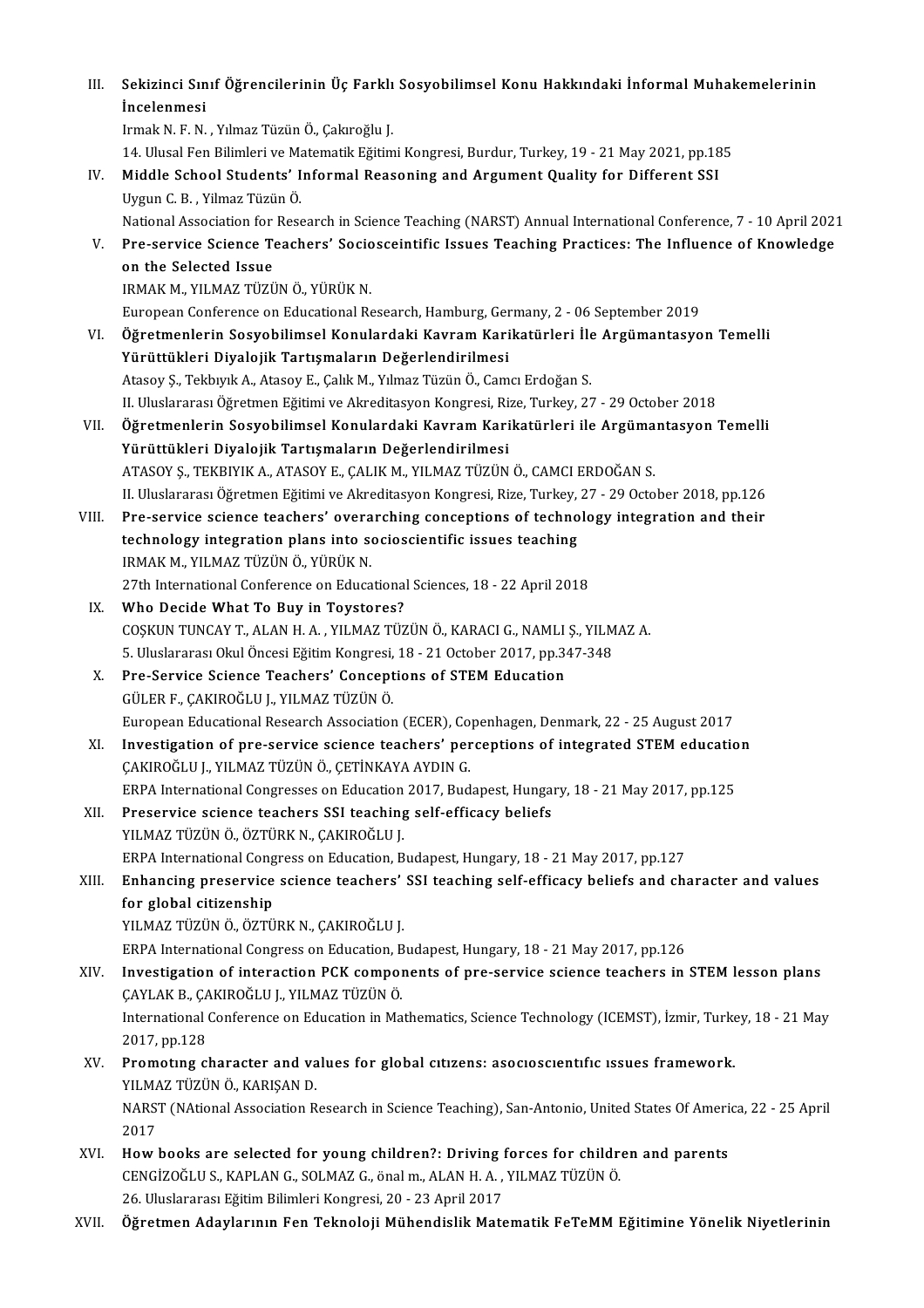İncelenmesi ÖZTEKİN C., YILMAZ TÜZÜN Ö. XI .UlusalFenBilimleriveMatematikEğitimiKongresi,Turkey,28-30September 2016 ÖZTEKİN C., YILMAZ TÜZÜN Ö.<br>XII. Ulusal Fen Bilimleri ve Matematik Eğitimi Kongresi, Turkey, 28 - 30 September 2016<br>XVIII. Pre service science teachers epistemological beliefs knowledge level and trustworthiness on<br>informa XII. Ulusal Fen Bilimleri ve Matematik Eğitimi Kongresi, Turk<br>Pre service science teachers epistemological beliefs l<br>information sources regarding socioscientific issues<br>Saylan A. Vilmaz Tüzün Ö Pre service science tea<br>information sources re<br>Saylan A., Yılmaz Tüzün Ö.<br>The National Association f i<mark>nformation sources regarding socioscientific issues</mark><br>Saylan A., Yılmaz Tüzün Ö.<br>The National Association for Research in Science Teaching (NARST), Maryland, United States Of America, 14 - 17 Saylan A., Y.<br>The Nation:<br>April 2016<br>Evemining The National Association for Research in Science Teaching (NARST), Maryland, United States Of America, 14 - 17<br>April 2016<br>XIX. Examining nature of science understandings and reflective judgment skills of preservice teacher April 2016<br>Examining nature of science understandings and reflective judgme<br>revealed in socioscientific issues based inquiry laboratory course<br>KARISAN D. XII MAZ TÜZÜN Ö Examining nature of science<br>revealed in socioscientific is<br>KARIŞAN D., YILMAZ TÜZÜN Ö.<br>European Conference en Educa revealed in socioscientific issues based inquiry laboratory course<br>KARIŞAN D., YILMAZ TÜZÜN Ö.<br>European Conference on Educational Research (ECER), Budapest, Hungary, 7 - 11 September 2015 XX. STEM Integration into a Laboratory Course A Case Study European Conference on Educational<br>STEM Integration into a Laborato<br>YILMAZ TÜZÜN Ö., ÇAKIR B., ÖZEL N.<br>ISER 10., 12 lune 2015 STEM Integration into<br>YILMAZ TÜZÜN Ö., ÇAKI<br>ISER, 10 - 12 June 2015<br>Beflestive iudsmant e YILMAZ TÜZÜN Ö., ÇAKIR B., ÖZEL N.<br>ISER, 10 - 12 June 2015<br>XXI. Reflective judgment and argumentation skills of preservice teachers in a socioscientific issues based<br>laboratery inquiry course lSER, 10 - 12 June 2015<br>Reflective judgment and ar<br>laboratory inquiry course<br>YU MAZ TÜZÜNÖ KARISAN F Reflective judgment and arg<br>laboratory inquiry course<br>YILMAZ TÜZÜN Ö., KARIŞAN D.<br>The National Association for Bo laboratory inquiry course<br>YILMAZ TÜZÜN Ö., KARIŞAN D.<br>The National Association for Research in Science Teaching (NARST), Chicago, 11 - 14 April 2015<br>Modelling the relationshing among nre servise ssience teachers sultural o YILMAZ TÜZÜN Ö., KARIŞAN D.<br>The National Association for Research in Science Teaching (NARST), Chicago, 11 - 14 April 2015<br>XXII. Modelling the relationships among pre service science teachers cultural environmental bias na The National Association for Research in Science<br>Modelling the relationships among pre ser<br>relatedness and energy related behaviors<br>VILMAZ TÜZÜNÖ CAKIP P Modelling the relationshi<br>relatedness and energy r<br>YILMAZ TÜZÜN Ö., ÇAKIR B.<br>The National Association for relatedness and energy related behaviors<br>YILMAZ TÜZÜN Ö., ÇAKIR B.<br>The National Association for Research in Science Teaching (NARST), Chicago, United States Of America, 11 - 14 YILMAZ TÜ!<br>The Nation:<br>April 2015<br>An adanta: The National Association for Research in Science Teaching (NARST), Chicago, United States Of America, 11 - 1<br>April 2015<br>XXIII. An adaptation study of the epistemic belief inventory with Turkish pre service science teachers April 2015<br>An adaptation study of the epistemic belief inventory with Turkish pre service science teachers<br>TUNCAY B., YILMAZ TÜZÜN Ö. An adaptation study of the epistemic belief inventory with Turkish pre service science teachers<br>TUNCAY B., YILMAZ TÜZÜN Ö.<br>The National Association for Research in Science Teaching (NARST), Chicago, United States Of Americ TUNCAY B.,<br>The Nation:<br>April 2015<br>Apriety on April 2015<br>XXIV. Anxiety and education. KarışanD.,YılmazTüzünÖ. European Conference on Educational Research (ECER), İstanbul, Turkey, 9 - 13 September 2013 Karışan D., Yılmaz Tüzün Ö.<br>European Conference on Educational Research (ECER), İstanbul, Turkey, 9 - 13 Septembe<br>XXV. The interaction between nature of science understanding and religious beliefs European Conference on Educational Res<br>The interaction between nature of sc<br>Çetinkaya G., Yılmaz Tüzün Ö., Çakıroğlu J.<br>European Conference en Educational Bes Çetinkaya G., Yılmaz Tüzün Ö., Çakıroğlu J.<br>European Conference on Educational Research (ECER), İstanbul, Turkey, 9 - 13 September 2013 Cetinkaya G., Yılmaz Tüzün Ö., Çakıroğlu J.<br>European Conference on Educational Research (ECER), İstanbul, Turkey, 9 - 13 September 2013<br>XXVI. An exploration of pre-service science teachers' argumentation skills and their r European Conference on Educational Rese<br>An exploration of pre-service science<br>stages through socioscientific issues.<br>Kawean D. Vilmer Türün Ö. An exploration of pre-se<br>stages through socioscie<br>Karışan D., Yılmaz Tüzün Ö.<br>The European Conforence ( stages through socioscientific issues.<br>Karışan D., Yılmaz Tüzün Ö.<br>The European Conference on Educational Research (ECER), İstanbul, Turkey, 9 - 13 September 2013<br>Pre servise ssianse teashers informal reasoning in the sent Karışan D., Yılmaz Tüzün Ö.<br>The European Conference on Educational Research (ECER), İstanbul, Turkey, 9 - 13 Septem<br>XXVII. Pre-service science teachers informal reasoning in the context of nuclear power<br>Velmaz Tüzün Ö. Özt The European Conference<br>Pre-service science tead<br>Yılmaz Tüzün Ö., Öztürk N.<br>The National Association f Pre-service science teachers informal reasoning in the context of nuclear power<br>Yılmaz Tüzün Ö., Öztürk N.<br>The National Association for Research in Science Teaching (NARST), Hawaii, United States Of America, 6 - 09 April<br>2 Yılmaz Tüzün<br>The National *I*<br>2013, pp.243<br>Develonman The National Association for Research in Science Teaching (NARST), Hawaii, United States Of America, 6 - 09 April<br>2013, pp.243<br>XXVIII. Development of Pre-service Science Teachers' Metacognition in an Inquiry Based Laborato 2013, pp.243<br><mark>Development of Pre-service Scien</mark><br>Çakır B., Ertepınar H., Yılmaz Tüzün Ö.<br>The National Association for Bessarch Development of Pre-service Science Teachers' Metacognition in an Inquiry Based Laboratory Cou<br>Çakır B., Ertepınar H., Yılmaz Tüzün Ö.<br>The National Association for Research in Science Teaching (NARST), Indiana, United State Cakır B., Ertepinar H., Yılm<br>The National Association<br>March 2012, pp.171-172<br>Investigating Pre-cervi The National Association for Research in Science Teaching (NARST), Indiana, United States Of America, 25 - 28<br>March 2012, pp.171-172<br>XXIX. Investigating Pre-service Science Teachers' Content Knowledge And Perceived TPACK R March 201<br>Investiga<br>Genetics<br>Saysa M Investigating Pre-servi<br>Genetics<br>Savaş M., Yılmaz Tüzün Ö.<br>The National Assosiation ( Genetics<br>Savaş M., Yılmaz Tüzün Ö.<br>The National Association for Research in Science Teaching (NARST), Indiana, United States Of America, 25 - 28 Savaş M., Yılmaz Tüz<br>The National Associ:<br>March 2012, pp.234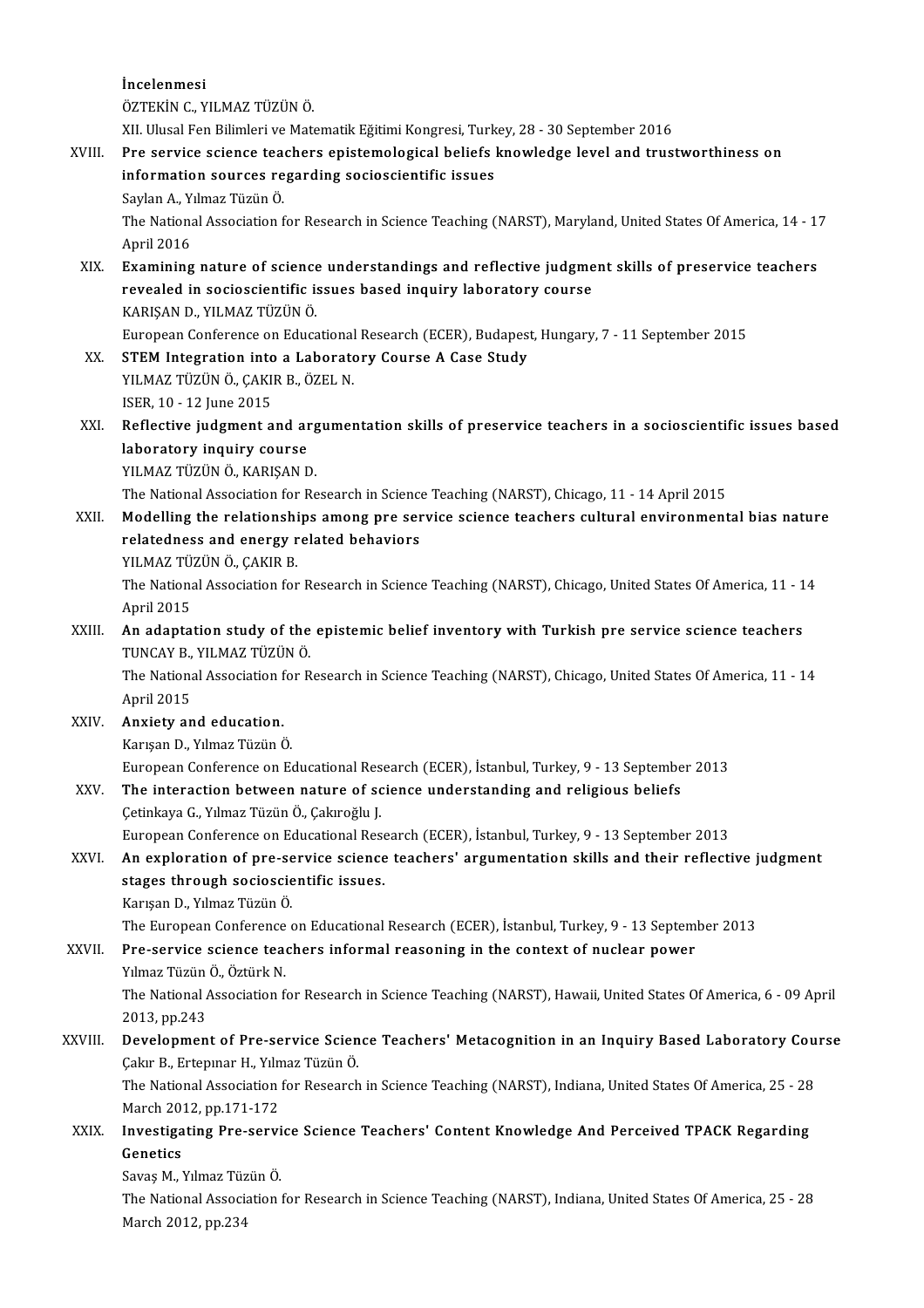| XXX.     | A Study on a Metacognitively Oriented Learning Environment in a Science Laboratory Course<br>Çakır B., Ertepinar H., Yılmaz Tüzün Ö.                |
|----------|-----------------------------------------------------------------------------------------------------------------------------------------------------|
|          | The National Association for Research in Science Teaching (NARST), Florida, United States Of America, 3 - 06 April<br>2011, pp 188                  |
| XXXI.    | How Do Pre-Service Science Teachers Perceive Local and Non-Local Environmental Problems?<br>Tuncay B., Yılmaz Tüzün Ö.                              |
|          | The National Association for Research in Science Teaching (NARST), Florida, United States Of America, 3 - 06 April<br>2011, pp 98-99                |
| XXXII.   | Use of metacognitive prompts for young experiment in a science laboratory course<br>Çakır B., Ertepınar H., Yılmaz Tüzün Ö.                         |
|          | The European Conference on Educational Research (ECER), Berlin, Germany, 12 - 16 September 2010                                                     |
| XXXIII.  | Moral reasoning patterns of pre-service science teachers toward local and non-local environmental<br>problems                                       |
|          | Tuncay B, Yılmaz Tüzün Ö, Teksöz G.                                                                                                                 |
|          | XIV IOSTE, Celje, Slovenia, 13 - 18 June 2010, pp 1161-1167                                                                                         |
| XXXIV.   | Usage of metacognitive prompts in a science laboratory course<br>Çakır B., Ertepınar H., Yılmaz Tüzün Ö.                                            |
|          | XIV IOSTE, Celje, Slovenia, 13 - 18 June 2010, pp.211-213                                                                                           |
| XXXV.    | Effect of Student Level Variables on Elementary Students' Nature of Science Views<br>Hacieminoğlu E., Ertepinar H., Yılmaz Tüzün Ö.                 |
|          | The National Association for Research in Science Teaching (NARST), Pennsylvania, United States Of America, 21 -<br>24 March 2010, pp.142            |
| XXXVI.   | Investigation of Pre-Service Science Teacher's Beliefs Regarding the (ature of Environmental<br>Knowledge                                           |
|          | Adıbelli E., Yılmaz Tüzün Ö.                                                                                                                        |
|          | The National Association for Research in Science Teaching (NARST), Pennsylvania, United States Of America, 21 -<br>24 March 2010, pp.47             |
| XXXVII.  | Relationships among preservice teachers' environmental attitudes and beliefs and nature<br>relatedness                                              |
|          | Çakır B., Karaarslan G., Yılmaz Tüzün Ö., Ertepınar H., Alp Şahin E.                                                                                |
|          | European Science Education Research Association (ESERA), İstanbul, Turkey, 31 August - 04 September 2009,<br>pp 465                                 |
| XXXVIII. | Preservice science teachers (PSTs) informal reasoning characteristics regarding socioscientific                                                     |
|          | issues: The relationship between informal reasoning patterns and quality<br>Topçu M. S., Yılmaz Tüzün Ö., Sadler T. D.                              |
|          | European Science Education Research Association (ESERA), İstanbul, Turkey, 31 August - 04 September 2009,<br>pp 122                                 |
| XXXIX.   | The impact of inquiry-based laboratory instruction and explicit reflective teaching on preservice                                                   |
|          | science teachers' nature of science views                                                                                                           |
|          | Özgelen S., Hanuscin D. L., Yılmaz Tüzün Ö.                                                                                                         |
|          | European Science Education Research Association (ESERA), İstanbul, Turkey, 31 August - 04 September 2009,<br>pp 470                                 |
| XL.      | University students' moral reasoning patterns about environmental moral dilemmas<br>Tuncay B., Yılmaz Tüzün Ö., Teksöz Tuncer G.                    |
|          | European Science Education Research Association (ESERA), İstanbul, Turkey, 31 August - 04 September 2009,<br>pp 2111 211                            |
| XLI.     | Preservice science teachers informal reasoning regarding socioscientific issues and the factors                                                     |
|          | influencing their informal reasoning                                                                                                                |
|          | TOPÇU M. S., YILMAZ TÜZÜN Ö., Sadler T.                                                                                                             |
| XLII.    | The National Association for Research in Science Teaching (NARST), 17 - 21 April 2009<br>Investigating Elementary Students' Nature of Science Views |
|          |                                                                                                                                                     |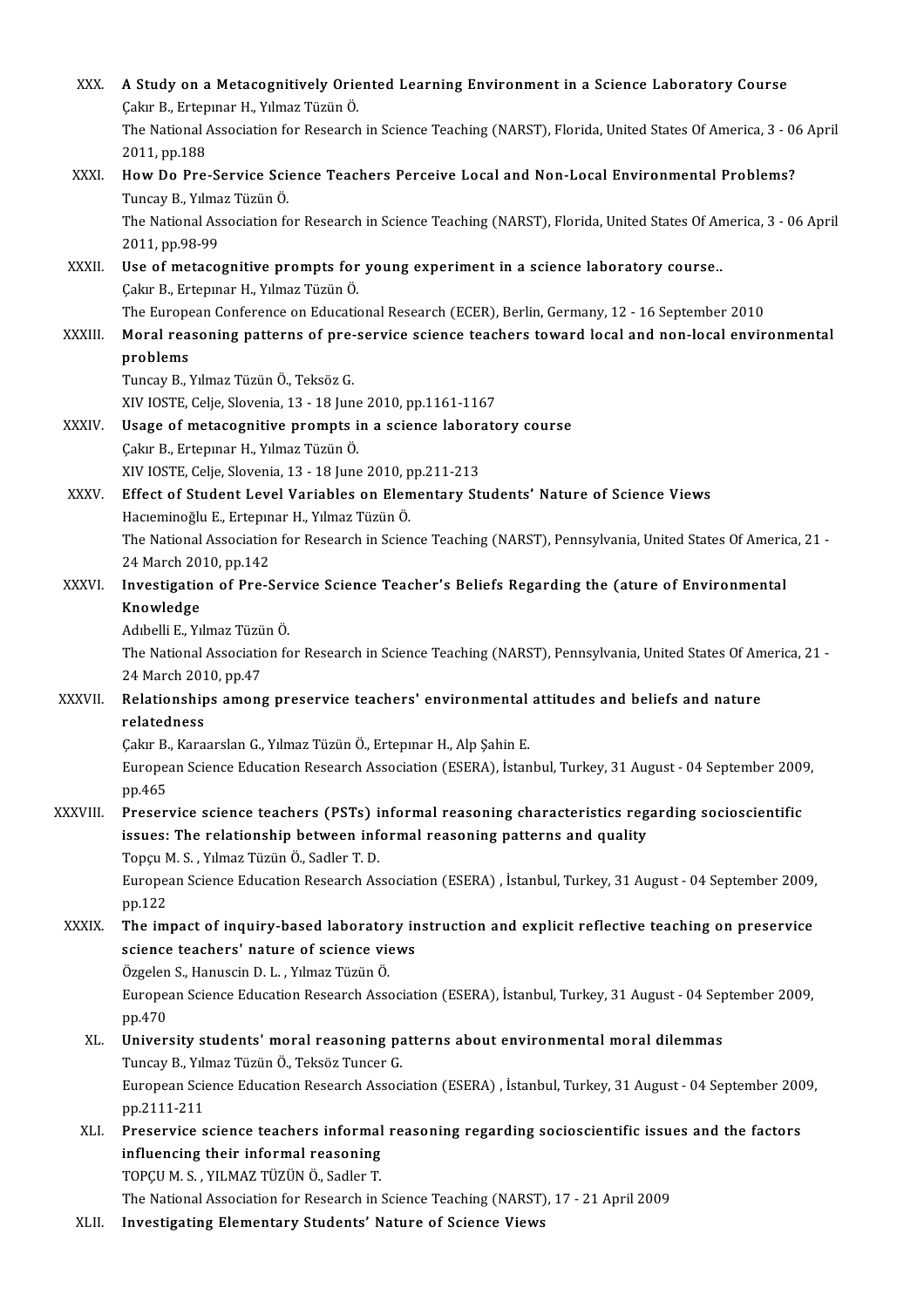Hacıeminoğlu E., Yılmaz Tüzün Ö., Ertepınar H.<br>The National Acsosistion for Pessansh in Ssien

The National Association for Research in Science Teaching (NARST), California, United States Of America, 17 - 21<br>April 2009, pp.221 Hacieminoğlu E., Yıl<br>The National Associ<br>April 2009, pp.221<br>Preservise Ssiene The National Association for Research in Science Teaching (NARST), California, United States Of America, 17 - 21<br>April 2009, pp.221<br>XLIII. Preservice Science Teachers' Informal Reasoning Regarding Socioscientific Issues an

# April 2009, pp.221<br>Preservice Science Teachers' Informal<br>Influencing Their Informal Reasoning<br>Tongu M.S., Vilmes Türün Ö. Sadler T.D. Preservice Science Teachers' Inform<br>Influencing Their Informal Reasonin<br>Topçu M.S., Yılmaz Tüzün Ö., Sadler T. D.<br>The National Association for Besearch in

I**nfluencing Their Informal Reasoning**<br>Topçu M. S. , Yılmaz Tüzün Ö., Sadler T. D.<br>The National Association for Research in Science Teaching (NARST), California, United States Of America, 17 - 21<br>April 2009, pp.281 Topçu M. S. , Yılmaz<br>The National Associ<br>April 2009, pp.281<br>Investigating Pres The National Association for Research in Science Teaching (NARST), California, United States Of America, 17<br>April 2009, pp.281<br>XLIV. Investigating Preservice Teachers' Environmental Literacy through their Epistemological B

- April 2009, pp.281<br><mark>Investigating Preservice Teachers' Env</mark>i<br>Teksöz Tuncer G., Yılmaz Tüzün Ö., Öztürk G.<br>The National Association for Besearsh in Sci Investigating Preservice Teachers' Environmental Literacy through their Epistemological Belief<br>Teksöz Tuncer G., Yılmaz Tüzün Ö., Öztürk G.<br>The National Association for Research in Science Teaching (NARST), California, Uni Teksöz Tuncer G., Y<br>The National Associ<br>April 2009, pp.228<br>An Investigation The National Association for Research in Science Teaching (NARST), California, United States Of America, 17 - 21<br>April 2009, pp.228<br>XLV. An Investigation of Gender Effect on University Students' Environmental Reasoning Pat
- April 2009, pp.228<br><mark>An Investigation of Gender Effe</mark><br>Environmental Moral Dilemmas<br>Tungay P. Vilmes Türün Ö. Gibansir An Investigation of Gender Effect on<br>Environmental Moral Dilemmas<br>Tuncay B., Yılmaz Tüzün Ö., Cihangir G. C.<br>The National Association for Beseensh in

Tuncay B., Yılmaz Tüzün Ö., Cihangir G. C.

Environmental Moral Dilemmas<br>Tuncay B., Yılmaz Tüzün Ö., Cihangir G. C.<br>The National Association for Research in Science Teaching (NARST), California, United States Of America, 17 - 21<br>April 2009, pp.303 The National Association for Research in Science Teaching (NARST), California, United States Of Alphard 2009, pp.303<br>XLVI. The Effect of Demographic Variables on Preservice Teachers' Environmental Literacy<br>Velmes Türün Ö.

- April 2009, pp.303<br><mark>The Effect of Demographic Variables or</mark><br>Yılmaz Tüzün Ö., Öztürk G., Teksöz-Tuncer G.<br>The National Assosiation for Bossansh in Sai The Effect of Demographic Variables on Preservice Teachers' Environmental Literacy<br>Yılmaz Tüzün Ö., Öztürk G., Teksöz-Tuncer G.<br>The National Association for Research in Science Teaching (NARST), California, United States O Yılmaz Tüzün Ö., Öz<br>The National Associ<br>April 2009, pp.197<br>Pre-Servise teash
- The National Association for Research in Science Teaching (NARST), California, United States Of Am<br>April 2009, pp.197<br>XLVII. Pre-service teachers' perceptions and motivations toward a science laboratory course. April 2009, pp.197<br>Pre-service teachers' perceptions and i<br>Hacıeminoğlu E., Özgelen S., Yılmaz Tüzün Ö. Pre-service teachers' perceptions and motivations toward a science laboratory course.

Hacıeminoğlu E., Özgelen S., Yılmaz Tüzün Ö.<br>XIII IOSTE Symposium, İzmir, Turkey, 21 - 26 September 2008, pp.494-501<br>XLVIII. Effect of inquiry instruction and gender on students' science process skills, epistemological bel XIII IOSTE Symposium, İzmir, Turkey, 21 - 26 September 2008, pp.494-501<br>Effect of inquiry instruction and gender on students' science proc<br>and learning approaches in Turkish context.<br>Özgelen S., Hacieminoğlu E., Yılmaz Tüz Effect of inquiry instruction and gende<br>and learning approaches in Turkish co:<br>Özgelen S., Hacıeminoğlu E., Yılmaz Tüzün Ö.<br>YIII JOSTE Synosium İzmir Turkey 21, 26.8

XIII IOSTE Syposium, İzmir, Turkey, 21 - 26 September 2008, pp.1266-1273

## Özgelen S., Hacıeminoğlu E., Yılmaz Tüzün Ö.<br>XIII IOSTE Syposium, İzmir, Turkey, 21 - 26 September 2008, pp.1266-1273<br>XLIX. The relationships between preservice science teachers' environmental attitude and behavior and XIII IOSTE Syposium, İzmir<br>The relationships betwe<br>epistemological beliefs.<br>Öztürk C. Adibelli E. Teksö The relationships between preservice science teachers' envir<br>epistemological beliefs.<br>Öztürk G., Adıbelli E., Teksöz Tuncer G., Yılmaz Tüzün Ö., Cihangir G. C.<br>YUL JOSTE Sumnesium İsmir Turkey 21, 26 September 2000 pp.16: <mark>epistemological beliefs.</mark><br>Öztürk G., Adıbelli E., Teksöz Tuncer G., Yılmaz Tüzün Ö., Cihangir G. C.<br>XIII. IOSTE Symposium, İzmir, Turkey, 21 - 26 September 2009, pp.161-170<br>Pre-servise tesebers' understanding about slabel

Öztürk G., Adıbelli E., Teksöz Tuncer G., Yılmaz Tüzün Ö., Cihangir G. C.<br>XIII. IOSTE Symposium, İzmir, Turkey, 21 - 26 September 2009, pp.161-170<br>L. Pre-service teachers' understanding about global warming and ozone layer XIII. IOSTE Symposium, İzmir, Turkey, 21 - 26 September 2009, pp.161<br>Pre-service teachers' understanding about global warming and<br>Cihangir G. C. , Tuncay B., Teksöz Tuncer G., Yılmaz Tüzün Ö., Adıbelli E.<br>YIII IOSTE Sympos Pre-service teachers' understanding about global warming and ozon<br>Cihangir G. C. , Tuncay B., Teksöz Tuncer G., Yılmaz Tüzün Ö., Adıbelli E.<br>XIII IOSTE Symposium, İzmir, Turkey, 21 - 26 September 2008, pp.1218-1227<br>Velidat XIII IOSTE Symposium, İzmir, Turkey, 21 - 26 September 2008, pp.1218-1227

# Cihangir G. C. , Tuncay B., Teksöz Tuncer G., Yılmaz Tüzün Ö., Adıbelli E.<br>XIII IOSTE Symposium, İzmir, Turkey, 21 - 26 September 2008, pp.1218-1227<br>LI. Validation of Mentoring for Effective Primary Science Teaching Instru Validation of Mentoring for Effective Primary Science Teaching Instrument for a Turkish Sample<br>The National Association for Research in Science Teaching (NARST), Maryland, United States Of America, 30 March<br>02 April 2008,

Yılmaz Tüzün Ö., Türker<br>The National Association<br>- 02 April 2008, pp.265<br>Constructivist and Tr The National Association for Research in Science Teaching (NARST), Maryland, United States Of America, 30 Mare<br>- 02 April 2008, pp.265<br>LII. Constructivist and Traditional Approaches to Teaching and Learning: Validation of

# - 02 Apr<br>Constru<br>Survey<br><sup>Volves P</sup> Constructivist and Traditional A<br>Survey<br>Yalvaç B., Türker N., Yılmaz Tüzün Ö.<br>The National Association for Bessars

S**urvey**<br>Yalvaç B., Türker N., Yılmaz Tüzün Ö.<br>The National Association for Research in Science Teaching (NARST), Maryland, United States Of America, 30 March Yalvaç B., Türker N., Yıln<br>The National Association<br>- 02 April 2008, pp.262<br>Investisation of Bre The National Association for Research in Science Teaching (NARST), Maryland, United States Of America, 30<br>- 02 April 2008, pp.262<br>LIII. Investigation of Pre-service Teachers' Reasoning Abilities and Learning Approaches in

- 02 April 2008, pp.262<br>Investigation of Pre-service T<br>Based Learning Environment<br>Özgelen S. Hestemineğlu E. Vilme Investigation of Pre-service Teachers'<br>Based Learning Environment<br>Özgelen S., Hacıeminoğlu E., Yılmaz Tüzün Ö.<br>The National Association for Besearsh in Sci

Based Learning Environment<br>Özgelen S., Hacıeminoğlu E., Yılmaz Tüzün Ö.<br>The National Association for Research in Science Teaching (NARST), Maryland, United States Of America, 30 March Özgelen S., Hacıeminoğlu E., 1<br>The National Association for<br>- 02 April 2008, pp.211-212<br>Preservise Teashers' Beli The National Association for Research in Science Teaching (NARST), Maryland, United States Of America, 30 Marc<br>- 02 April 2008, pp.211-212<br>LIV. Preservice Teachers' Beliefs Related to Constructivist and Traditional Approac

- 02 April 2008, pp.211-212<br>Preservice Teachers' Belie<br>Learning and Self-Efficacy.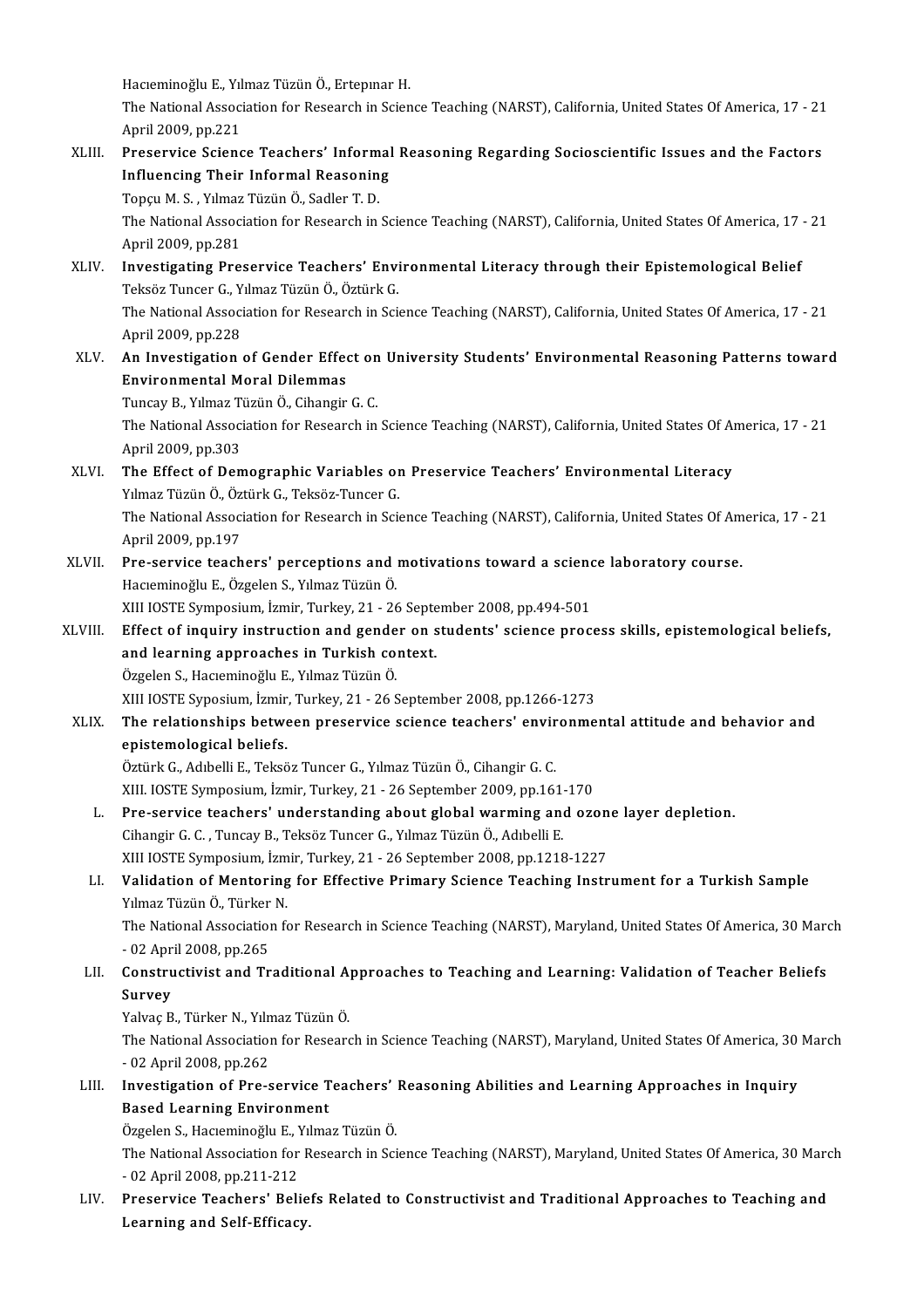Yılmaz Tüzün Ö., Türker N.

Yılmaz Tüzün Ö., Türker N.<br>The American Educational Research Association (AERA), New York, United States Of America, 24 - 28 March 2008<br>Mantaring Presenvise Teachers: Presenvise Teachers' Persentions of Their Mantaring Pre

- Yılmaz Tüzün Ö., Türker N.<br>The American Educational Research Association (AERA), New York, United States Of America, 24 28 March 2008<br>LV. Mentoring Preservice Teachers: Preservice Teachers' Perceptions of Their Mentoring The American Educational Research Associat<br>Mentoring Preservice Teachers: Preser<br>Self-Efficacy Beliefs in Turkish Context.<br>Türker N. Vilmes Türün Ö Mentoring Preservice T<br>Self-Efficacy Beliefs in T<br>Türker N., Yılmaz Tüzün Ö.<br>The American Educational Self-Efficacy Beliefs in Turkish Context.<br>Türker N., Yılmaz Tüzün Ö.<br>The American Educational Research Association (AERA), New York, United States Of America, 24 - 28 March 2008
- Türker N., Yılmaz Tüzün Ö.<br>1988: The American Educational Research Association (AERA), New York, United States Of America, 24 28<br>1991: Preservice science teachers beliefs about implementation of different teaching method The American E<br>Preservice scie<br>Yılmaz Tüzün Ö.<br>ESEPA Melmä S Preservice science teachers beliefs abou<br>Yılmaz Tüzün Ö.<br>ESERA, Malmö, Sweden, 21 - 25 August 2007<br>Matagagnitive skilk and students' asbiet

Yılmaz Tüzün Ö.<br>ESERA, Malmö, Sweden, 21 - 25 August 2007<br>LVII. Metacognitive skills and students' achievement in science lessons.<br>Tongu M. S., Yılmaz Tüzün Ö. ESERA, Malmö, Sweden, 21<br>**Metacognitive skills and s<br>Topçu M. S., Yılmaz Tüzün Ö.**<br>ESERA, Malmö, Sundon, 21 Metacognitive skills and students' achievement<br>Topçu M. S. , Yılmaz Tüzün Ö.<br>ESERA, Malmö, Sweden, 21 - 25 August 2007, pp.196<br>Investigating nre-servise teachers' learning any Topçu M. S. , Yılmaz Tüzün Ö.<br>ESERA, Malmö, Sweden, 21 - 25 August 2007, pp.196<br>LVIII. Investigating pre-service teachers' learning approach and beliefs in inquiry learning environment.

- Hacıeminoğlu E., Özgelen S., Yılmaz Tüzün Ö. Investigating pre-service teachers' learn<br>Hacıeminoğlu E., Özgelen S., Yılmaz Tüzün Ö.<br>ESERA, Malmö, Sweden, 21 - 25 August 2007<br>Investigation the effect of inquiry mathe Hacieminoğlu E., Özgelen S., Yılmaz Tüzün Ö.<br>ESERA, Malmö, Sweden, 21 - 25 August 2007<br>LIX. Investigation the effect of inquiry method on developing prospective teachers' science process skills<br>through word association
- ESERA, Malmö, Sweden, 21 25 Au<br>Investigation the effect of inque<br>through word association test. Investigation the effect of inquiry meth<br>through word association test.<br>Özgelen S., Hacıeminoğlu E., Yılmaz Tüzün Ö.<br>ESERA Malmä Surdan 21, 25 August 2007 through word association test.<br>Özgelen S., Hacıeminoğlu E., Yılmaz Tüzün Ö.<br>ESERA, Malmö, Sweden, 21 - 25 August 2007

Özgelen S., Hacıeminoğlu E., Yılmaz Tüzün Ö.<br>ESERA, Malmö, Sweden, 21 - 25 August 2007<br>LX. Validation of Junior Metacognitive Awareness Inventory (Jr. MAI) and Investigation of the Effect of ESERA, Malmö, Sweden, 21 - 25 August 2007<br>Validation of Junior Metacognitive Awareness Inventory (Jr. MAI) an<br>Achievement on Metacognitive Skills of Elementary School Students<br>Vilmaz Tüzün Ö. Tongu M. S **Validation of Junior Meta<br>Achievement on Metacog<br>Yılmaz Tüzün Ö., Topçu M. S.<br>The National Association for** Achievement on Metacognitive Skills of Elementary School Students<br>Yılmaz Tüzün Ö., Topçu M. S.<br>The National Association for Research in Science Teaching (NARST), California, United States Of America, 15 - 18

Yılmaz Tüzün Ö., To<br>The National Associ<br>April 2007, pp.356<br>Evnloring Bolatio The National Association for Research in Science Teaching (NARST), California, United States Of America, 15 - 1:<br>April 2007, pp.356<br>LXI. Exploring Relationships among Students Learning Approach, Motivational Goals,and Achi

- April 2007, pp.356<br>Exploring Relationships among Students Learning Approach, Motivational Goals,and Achievement<br>Yılmaz Tüzün Ö., Hacıeminoğlu E., Ertepınar H. Exploring Relationships among Students Learning Approach, Motivational Goals,and Achievement<br>Yılmaz Tüzün Ö., Hacıeminoğlu E., Ertepınar H.<br>The National Association for Research in Science Teaching (NARST)9999, California, Yılmaz Tüzün Ö., Hacıel<br>The National Associatio<br>18 April 2007, pp.227<br>A Cross Cultural Stu The National Association for Research in Science Teaching (NARST)9999, California, United States Of America, 15<br>18 April 2007, pp.227<br>LXII. A Cross-Cultural Study of Preservice Elementary Teachers' Epistemological Beliefs
- 18 April 2007, pp.227<br>**A Cross-Cultural Study of Preservice El**<br>Yılmaz Tüzün Ö., Topçu M. S. , Hanuscin D. L.<br>The American Educational Bessarsh Assasia A Cross-Cultural Study of Preservice Elementary Teachers' Epistemological Beliefs and Gender Effec<br>Yılmaz Tüzün Ö., Topçu M. S. , Hanuscin D. L.<br>The American Educational Research Association (AERA), Illinois, United States
- Yılmaz Tüzün Ö., Topçu M. S. , Hanuscin D. L.<br>The American Educational Research Association (AERA), Illinois, United States Of America, 9 13 April 2<br>LXIII. Preservice Science Teachers' Perceptions About Science Process S The American Educational<br>Preservice Science Teac<br>Özgelen S., Yılmaz Tüzün Ö.<br>The American Educational Preservice Science Teachers' Perceptions About Science Process Skills and Their Practices<br>Özgelen S., Yılmaz Tüzün Ö.<br>The American Educational Research Association (AERA), Illinois, United States Of America, 9 - 13 April 2

Özgelen S., Yılmaz Tüzün Ö.<br>The American Educational Research Association (AERA), Illinois, United States Of America, 9 - 13 April 2007, pp.1<br>LXIV. Relationships Among Elementary School Students' Epistemological Belief The American Educational Research Association (AERA),<br>Relationships Among Elementary School Students'<br>Constructivist Learning Environment Perceptions<br>Tengy M.S., Vilmes Türün Ö Relationships Among Elen<br>Constructivist Learning E<br>Topçu M. S. , Yılmaz Tüzün Ö.<br>The American Educational Be Constructivist Learning Environment Perceptions<br>Topçu M. S. , Yılmaz Tüzün Ö.<br>The American Educational Research Association (AERA), Illinois, United States Of America, 9 - 13 April 2007, pp.1<br>Relating Elementary School Stu

Topçu M. S. , Yılmaz Tüzün Ö.<br>The American Educational Research Association (AERA), Illinois, United States Of America, 9 - 13 A<sub>l</sub><br>LXV. Relating Elementary School Students' Socioeconomic Status (SES) and Gender to Their The American Educational Research Association (AERA), Illinois, United States Of American<br>Relating Elementary School Students' Socioeconomic Status (SES) and Gender<br>Epistemological Beliefs and Metacognitive Skills: An Inte Relating Elementary School Students' Socioeconomic Status (SES) and Gender to Their<br>Epistemological Beliefs and Metacognitive Skills: An International Perspective<br>Yılmaz Tüzün Ö., Topçu M. S. Epistemological Beliefs and Metacognitive Skills: An International Perspective<br>Yılmaz Tüzün Ö., Topçu M. S.<br>Turkich bish sebool student a persentions of senstrustivist learning environment in shemistry.

Yılmaz Tüzün Ö., Topçu M. S.<br>The American Educational Research Association (AERA), Illinois, United States Of America, 9 - 13 April 2007<br>LXVI. Turkish high school student s perceptions of constructivist learning environmen The American Educational Research Association (AERA)<br>Turkish high school student s perceptions of cons<br>classrooms and their attitudes toward chemistry<br>YU MAZ TÜZÜN Ö, CAKIROČLUJ, Beene W. L Turkish high school student s perception<br>classrooms and their attitudes toward cl<br>YILMAZ TÜZÜN Ö.,ÇAKIROĞLU J., Boone W. J.<br>Annual Preseedings of the National Associatio classrooms and their attitudes toward chemistry<br>YILMAZ TÜZÜN Ö., ÇAKIROĞLU J., Boone W. J.<br>Annual Proceedings of the National Association for Research in Science Teaching (NARST), 3 - 06 April 2006<br>Turkich High School Stud

YILMAZ TÜZÜN Ö., ÇAKIROĞLU J., Boone W. J.<br>Annual Proceedings of the National Association for Research in Science Teaching (NARST), 3 - 06 April 2006<br>LXVII. Turkish High School Student s Perceptions of Constructivist L

Annual Proceedings of the National Association for Resear<br>Turkish High School Student s Perceptions of Const<br>Classrooms and their Attitudes towards Chemistry<br>YU MAZ TÜZÜN Ö, CAKIROČLU L ROONE W Classrooms and their Attitudes towards Chemistry<br>YILMAZ TÜZÜN Ö., ÇAKIROĞLU J., BOONE W. National Association for Research in Science Teaching (NARST), 3 - 06 April 2006, pp.294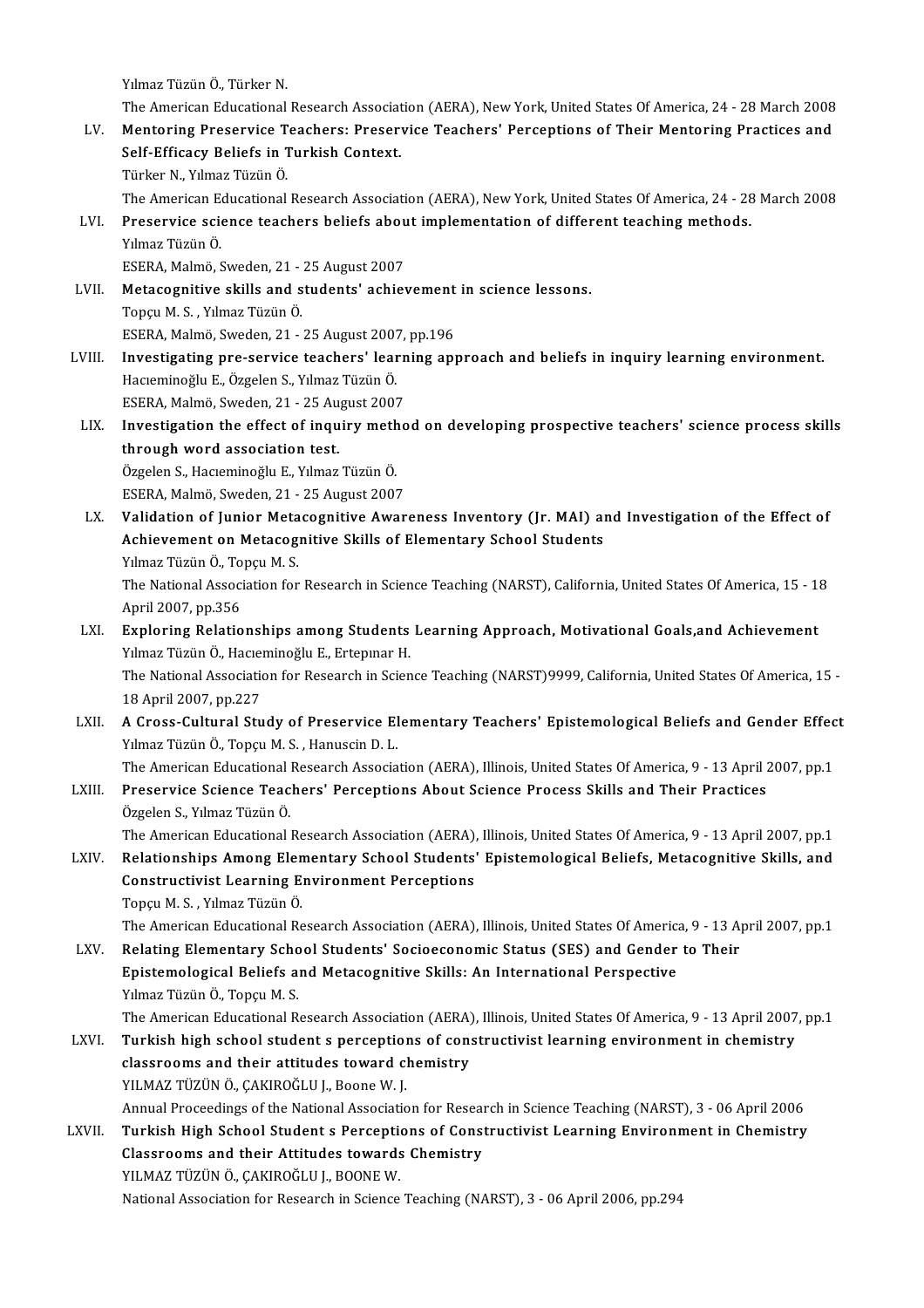### Supported Projects

| 2017 - 2020 | Argümantasyona Dayalı Kavram Karikatürleriyle Bilim Sanat Merkezi Öğrencilerinin ve Velilerinin<br>Sosyobilimsel Konu Algılarının ve Karar Verme Stratejilerinin Geliştirilmesi, TUBITAK Project                                     |
|-------------|--------------------------------------------------------------------------------------------------------------------------------------------------------------------------------------------------------------------------------------|
| 2013 - 2017 | GREEEN Green Environment Education European Network, EU Supported Other Project                                                                                                                                                      |
| 2016 - 2016 | IV Uygulamalı Bilim Eğitimi Kursu, TÜBA Project                                                                                                                                                                                      |
| 2016 - 2016 | Öğretmen adaylarının FeTeMM eğitimine yönelik eğilimlerini bilişsel ve duyuşsal değişkenler<br>açısından incelemek, Project Supported by Higher Education Institutions                                                               |
| 2016 - 2016 | Fen bilgisi öğretmen adaylarının sosyobilimsel konuların öğretimi konusunda öz-yeterlik<br>inançlarının, karakter ve değer algılarının geliştirilmesi., Project Supported by Higher Education<br><b>Institutions</b>                 |
| 2015 - 2015 | Öğretmen adaylarının teknoloji entagrasyonu, fen teknoloji mühendislik matematik (FTMM-STEM)<br>yaklaşımı ve sosyobilimsel konuları öğretmeye yönelik algılarının incelenmesi, Project Supported<br>by Higher Education Institutions |
| 2012 - 2012 | Çevre Eğitimi Labaratuar Uygulamalarının Fen Ve Teknoloji Öğretmen Adaylarının Çevre Eğitimi<br>Konusundaki Motivasyonve Özgüvenlerine Etkisinin Araştırılması., Project Supported by Higher<br><b>Education Institutions</b>        |
| 2011 - 2011 | Fen Ve Teknoloji Dersi Öğretmen Adaylarının Genetik Konusu Üzerine Teknolojik Pedogojik Alan<br>Bilgileri., Project Supported by Higher Education Institutions                                                                       |
| 2010 - 2010 | Okul Deneyimi Dersi Kapsamında Blog Uygulamalarının Öğretmen Adaylarının Profesyönel<br>Gelişimlerine Yansımaları., Project Supported by Higher Education Institutions                                                               |
| 2009 - 2009 | İlköğretim Fen Bilgisi Öğretmen Adaylarının Çevre İle İlgili Sahip Oldukları Epistemeolojik<br>Inanclar, Project Supported by Higher Education Institutions                                                                          |
| 2009 - 2009 | Öğretmen Adaylarının Çevre Okur Yazarlılıklarının Epistomolojik İnançlarıyla İlişkileri., Project<br>Supported by Higher Education Institutions                                                                                      |
| 2009 - 2009 | Üniversite Öğrencilerinin Çevresel Konular Üzerindeki Etik Uslamlama Örüntüleri., Project<br>Supported by Higher Education Institutions                                                                                              |

### Activities in Scientific Journals

| 2021 - Continues | Ankara Üniversitesi Eğitim Bilimleri Fakültesi Dergisi, Committee Member |
|------------------|--------------------------------------------------------------------------|
| 2020 - Continues | Journal Of Research In Science Teaching, Assistant Editor                |
| 2017 - Continues | Egitim Ve Bilim-Education And Science, Editor                            |

### Scientific Consultations

2012 - 2015 Scientific Consultancy, CİTO-Türkiye

### Tasks In Event Organizations

|               | Aşkun C. S., Özden M. Y., Hürmeriç Altunsöz I., Korkusuz F., Seferoğlu G., Ubuz B., Yıldırım A., |
|---------------|--------------------------------------------------------------------------------------------------|
| 13 Eylül 2012 | Akar H., Yılmaz Tüzün Ö., Delialioğlu Ö., et al., International Applied Education Congress,      |
|               | Scientific Congress, Ankara, Turkey                                                              |

### Invited Talks

| October 2019 | International Seminar on Science Education, Conference, Yoktakarta State University, Indonesia |
|--------------|------------------------------------------------------------------------------------------------|
| October 2019 | 7th International Conference on Educational Research and Innovation (ICERI), Conference,       |
|              | UNIVERSITAS NEGERI YOGYAKARTA, Indonesia                                                       |